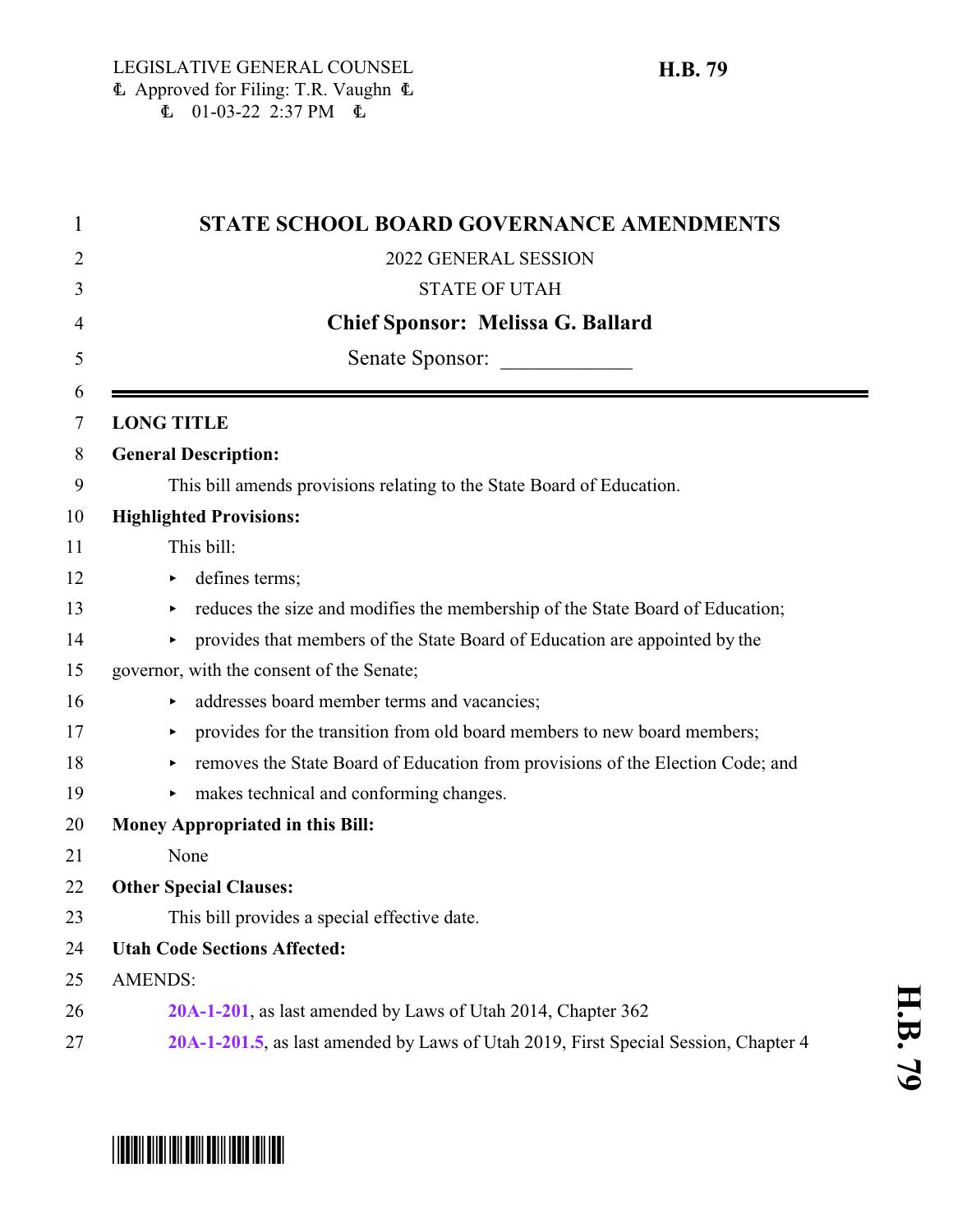| 28       | 20A-1-404, as last amended by Laws of Utah 2008, Chapter 13                            |
|----------|----------------------------------------------------------------------------------------|
| 29       | 20A-1-504, as last amended by Laws of Utah 2020, Chapter 352                           |
| 30       | 20A-6-305, as last amended by Laws of Utah 2020, Chapter 49                            |
| 31       | 20A-9-408, as last amended by Laws of Utah 2021, Second Special Session, Chapter 6     |
| 32       | 20A-11-101, as last amended by Laws of Utah 2021, Chapter 20                           |
| 33       | 20A-11-204, as last amended by Laws of Utah 2021, Chapter 20                           |
| 34       | 20A-11-402, as last amended by Laws of Utah 2019, Chapter 74                           |
| 35       | 20A-11-1202, as last amended by Laws of Utah 2020, Chapter 365                         |
| 36       | 53E-3-201, as last amended by Laws of Utah 2019, Chapter 186                           |
| 37       | <b>ENACTS:</b>                                                                         |
| 38       | 53E-3-205, Utah Code Annotated 1953                                                    |
| 39       | <b>REPEALS:</b>                                                                        |
| 40       | 20A-11-1301, as last amended by Laws of Utah 2021, Chapter 20                          |
| 41       | 20A-11-1302, as last amended by Laws of Utah 2019, Chapter 74                          |
| 42       | 20A-11-1303, as last amended by Laws of Utah 2021, Chapter 20                          |
| 43       | 20A-11-1304, as enacted by Laws of Utah 1997, Chapter 355                              |
| 44       | 20A-11-1305, as last amended by Laws of Utah 2020, Chapters 22 and 31                  |
| 45       | 20A-14-101.1, as last amended by Laws of Utah 2013, Chapter 455                        |
| 46       | 20A-14-101.5, as last amended by Laws of Utah 2021, Chapter 345                        |
| 47       | 20A-14-102, as last amended by Laws of Utah 2013, Chapter 455                          |
| 48       | 20A-14-102.1, as last amended by Laws of Utah 2018, Chapter 330                        |
| 49       | 20A-14-102.2, as last amended by Laws of Utah 2021, Chapters 162 and 345               |
| 50       | 20A-14-102.3, as last amended by Laws of Utah 2021, Chapter 162                        |
| 51       | 20A-14-103, as last amended by Laws of Utah 2018, Chapter 19                           |
| 52       | 20A-14-104.1, as last amended by Laws of Utah 2019, Chapter 507                        |
| 53<br>54 | Be it enacted by the Legislature of the state of Utah:                                 |
| 55       | Section 1. Section 20A-1-201 is amended to read:                                       |
| 56       | 20A-1-201. Date and purpose of regular general elections.                              |
| 57       | (1) A regular general election shall be held throughout the state on the first Tuesday |
|          |                                                                                        |

<span id="page-1-0"></span>after the first Monday in November of each even-numbered year.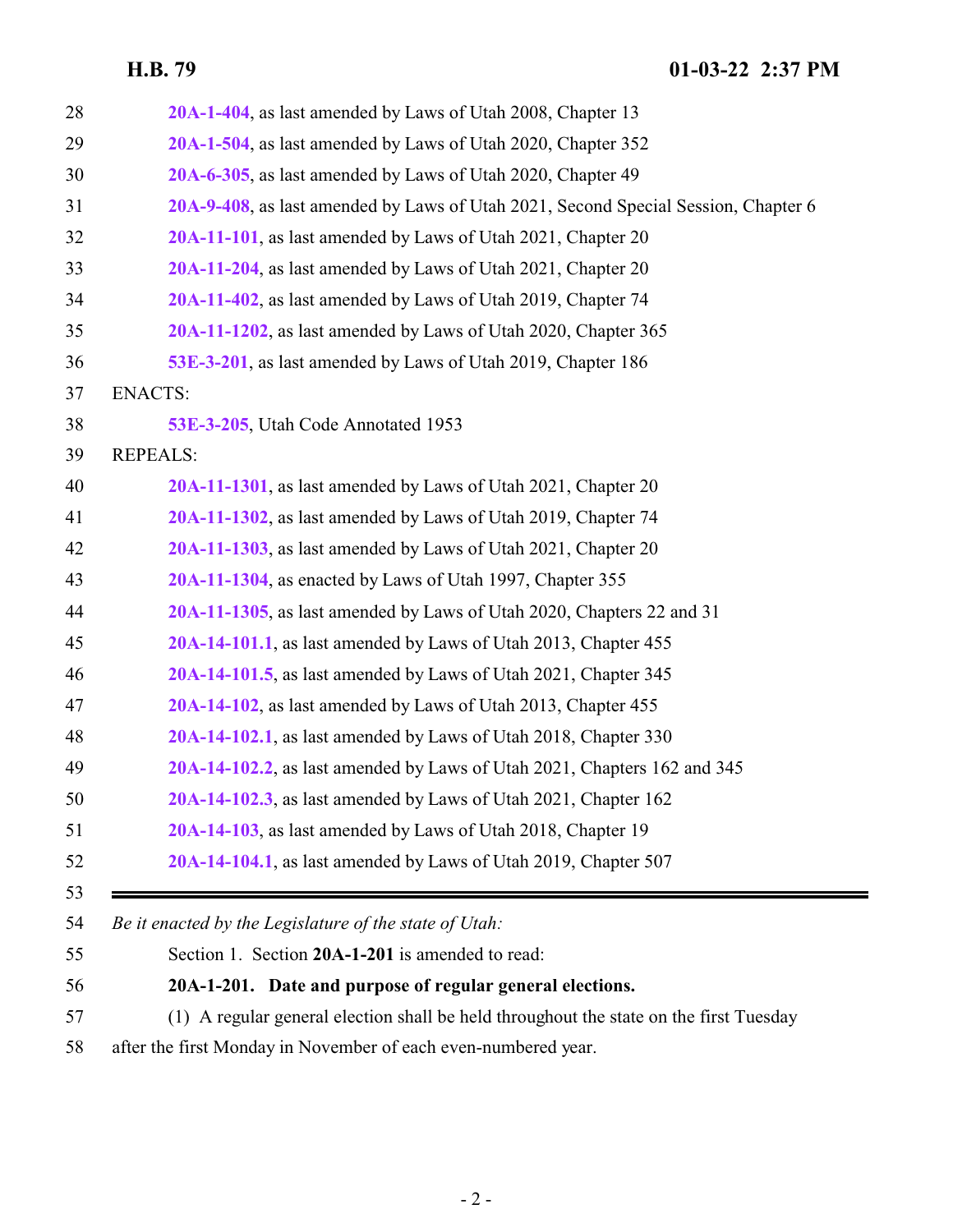<span id="page-2-0"></span>

| 59 | (2) At the regular general election, the voters shall:                                                                                        |
|----|-----------------------------------------------------------------------------------------------------------------------------------------------|
| 60 | (a) choose persons to serve the terms established by law for the following offices:                                                           |
| 61 | (i) electors of President and Vice President of the United States;                                                                            |
| 62 | (ii) United States Senators;                                                                                                                  |
| 63 | (iii) Representatives to the United States Congress;                                                                                          |
| 64 | (iv) governor, lieutenant governor, attorney general, state treasurer, and state auditor;                                                     |
| 65 | (v) senators and representatives to the Utah Legislature;                                                                                     |
| 66 | (vi) county officers;                                                                                                                         |
| 67 | [(vii) State School Board members;]                                                                                                           |
| 68 | $\left[\left(\overrightarrow{viii}\right)\right]$ (vii) local school board members;                                                           |
| 69 | $\left[\frac{f\{i\mathbf{x}\}}{f\{i\mathbf{x}\}}\right]$ (viii) except as provided in Subsection (3), local district officers, as applicable; |
| 70 | and                                                                                                                                           |
| 71 | $\left[\frac{f(x)}{g(x)}\right]$ (ix) any elected judicial officers; and                                                                      |
| 72 | (b) approve or reject:                                                                                                                        |
| 73 | (i) any proposed amendments to the Utah Constitution that have qualified for the ballot                                                       |
| 74 | under procedures established in the Utah Code;                                                                                                |
| 75 | (ii) any proposed initiatives or referenda that have qualified for the ballot under                                                           |
| 76 | procedures established in the Utah Code; and                                                                                                  |
| 77 | (iii) any other ballot propositions submitted to the voters that are authorized by the                                                        |
| 78 | Utah Code.                                                                                                                                    |
| 79 | (3) This section:                                                                                                                             |
| 80 | (a) applies to a special service district for which the county legislative body or the                                                        |
| 81 | municipal legislative body, as applicable, has delegated authority for the special service district                                           |
| 82 | to an administrative control board; and                                                                                                       |
| 83 | (b) does not apply to a special service district for which the county legislative body or                                                     |
| 84 | the municipal legislative body, as applicable, has not delegated authority for the special service                                            |
| 85 | district to an administrative control board.                                                                                                  |
| 86 | Section 2. Section 20A-1-201.5 is amended to read:                                                                                            |
| 87 | 20A-1-201.5. Primary election dates.                                                                                                          |
| 88 | (1) The regular primary election shall be held throughout the state on the fourth                                                             |
| 89 | Tuesday of June of each even numbered year as provided in Section 20A-9-403, 20A-9-407, or                                                    |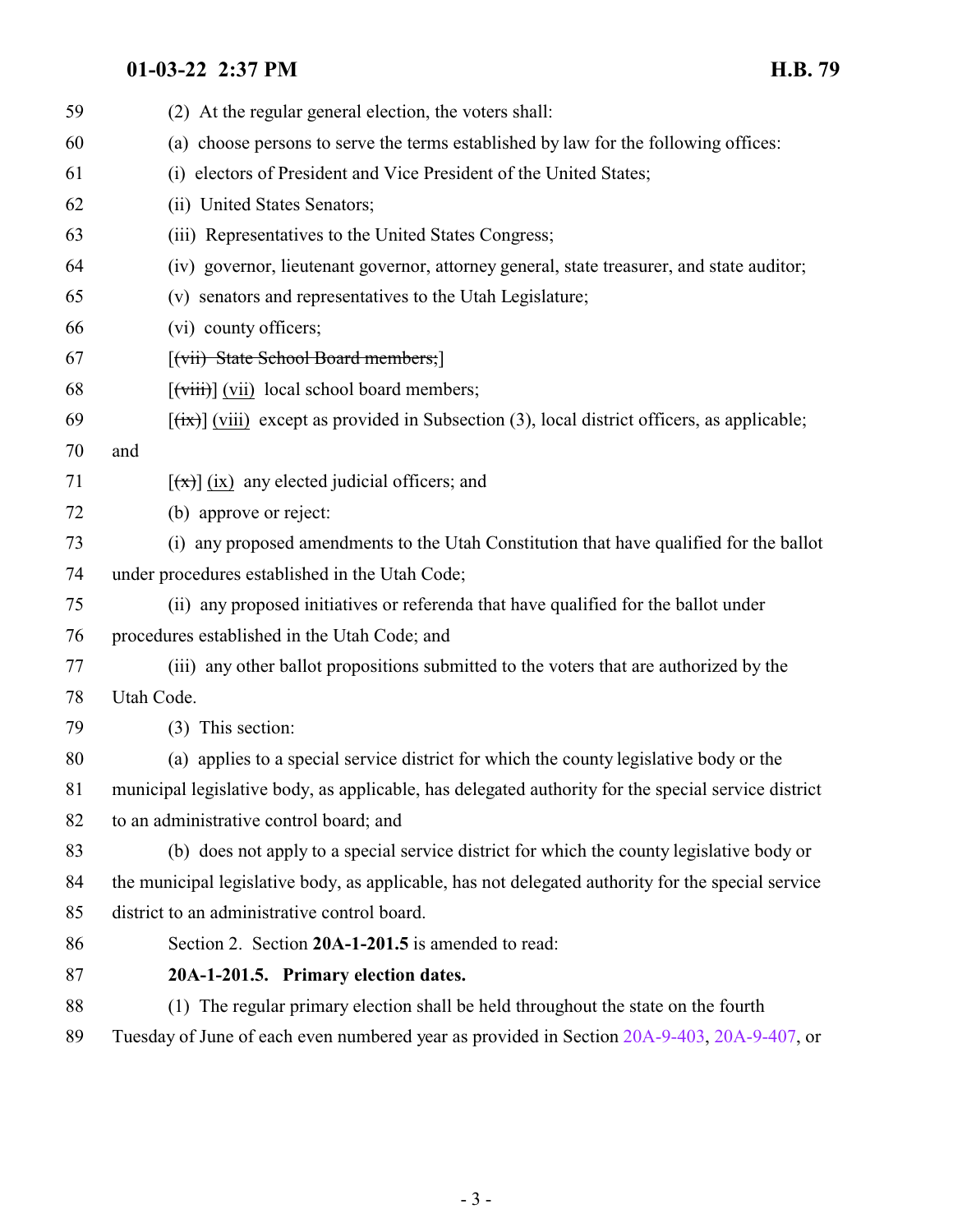<span id="page-3-0"></span>

| 90  | 20A-9-408, as applicable, to nominate persons for:                                               |
|-----|--------------------------------------------------------------------------------------------------|
| 91  | (a) national, state, local school board, and county offices; and                                 |
| 92  | (b) offices for a metro township, city, or town incorporated under Section $10-2a-404$ .         |
| 93  | (2) A municipal primary election shall be held, if necessary, on the second Tuesday              |
| 94  | following the first Monday in August before the regular municipal election to nominate persons   |
| 95  | for municipal offices.                                                                           |
| 96  | (3) A presidential primary election shall be held throughout the state on the first              |
| 97  | Tuesday in March in the year in which a presidential election will be held.                      |
| 98  | Section 3. Section 20A-1-404 is amended to read:                                                 |
| 99  | 20A-1-404. Election controversies.                                                               |
| 100 | $(1)$ (a) (i) Whenever any controversy occurs between any election officer or other              |
| 101 | person or entity charged with any duty or function under this title and any candidate, or the    |
| 102 | officers or representatives of any political party, or persons who have made nominations, either |
| 103 | party to the controversy may file a verified petition with the district court.                   |
| 104 | (ii) If a petition is filed, the petitioner shall serve a copy of the petition on the            |
| 105 | respondents on the same day that the petition is filed with the court.                           |
| 106 | (b) The verified petition shall identify concisely the nature of the controversy and the         |
| 107 | relief sought.                                                                                   |
| 108 | (2) After reviewing the petition, the court shall:                                               |
| 109 | (a) issue an order commanding the respondent named in the petition to appear before              |
| 110 | the court to answer, under oath, to the petition;                                                |
| 111 | (b) summarily hear and dispose of any issues raised by the petition to obtain:                   |
| 112 | (i) strict compliance with all filing deadlines for financial disclosure reports under:          |
| 113 | (A) Section 10-3-208, regarding campaign finance statements in municipal elections;              |
| 114 | (B) Section 17-16-6.5, regarding campaign finance statements for county offices;                 |
| 115 | (C) Title 20A, Chapter 11, Part 2, State Office Candidates - Campaign Organization               |
| 116 | and Financial Reporting Requirements;                                                            |
| 117 | (D) Title 20A, Chapter 11, Part 3, Candidates for Legislative Office - Campaign                  |
| 118 | Organization and Financial Reporting Requirements;                                               |
| 119 | Title 20A, Chapter 11, Part 4, Officeholder Financial Reporting Requirements;<br>(E)             |
| 120 | Title 20A, Chapter 11, Part 5, Political Party Registration and Financial Reporting<br>(F)       |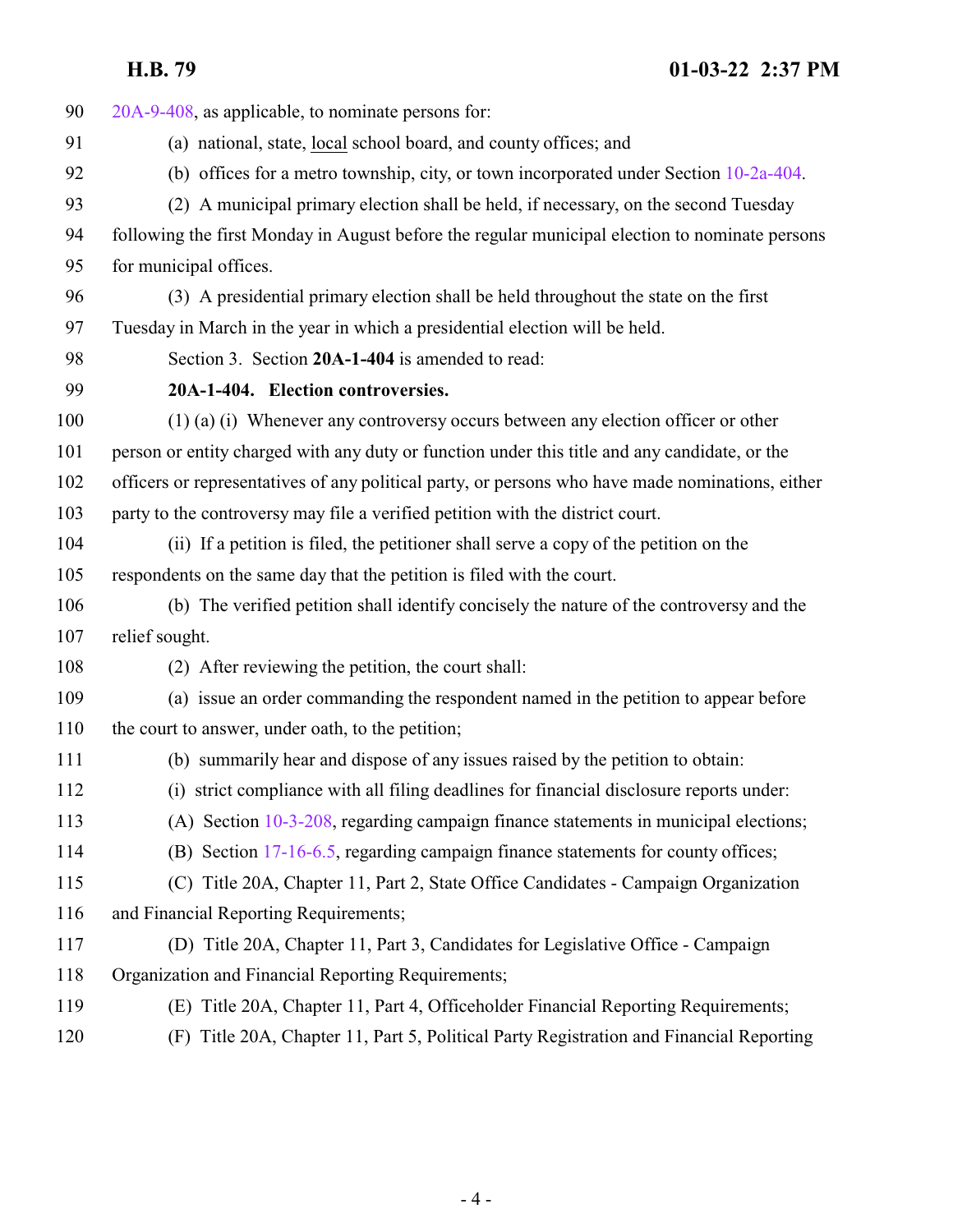<span id="page-4-0"></span>

| 121 | Requirements;                                                                                                                  |
|-----|--------------------------------------------------------------------------------------------------------------------------------|
| 122 | (G) Title 20A, Chapter 11, Part 6, Political Action Committee Registration and                                                 |
| 123 | <b>Financial Reporting Requirements;</b>                                                                                       |
| 124 | (H) Title 20A, Chapter 11, Part 7, Campaign Financial Reporting by Corporations;                                               |
| 125 | (I) Title 20A, Chapter 11, Part 8, Political Issues Committees - Registration and                                              |
| 126 | Financial Reporting; and                                                                                                       |
| 127 | [(J) Title 20A, Chapter 11, Part 13, State School Board Candidates; and]                                                       |
| 128 | $[(K)]$ (J) Title 20A, Chapter 12, Part 3, Campaign and Financial Reporting                                                    |
| 129 | Requirements for Judicial Retention Elections; and                                                                             |
| 130 | (ii) substantial compliance with all other provisions of this title by the parties to the                                      |
| 131 | controversy; and                                                                                                               |
| 132 | (c) make and enter orders and judgments, and issue the process of the court to enforce                                         |
| 133 | all of those orders and judgments.                                                                                             |
| 134 | Section 4. Section 20A-1-504 is amended to read:                                                                               |
| 135 | 20A-1-504. Midterm vacancies in the offices of attorney general, state treasurer,                                              |
| 136 | state auditor, and lieutenant governor.                                                                                        |
| 137 | (1) (a) When a vacancy occurs for any reason in the office of attorney general, state                                          |
| 138 | treasurer, or state auditor, [or State Board of Education member,] the vacancy shall be filled for                             |
| 139 | the unexpired term at the next regular general election.                                                                       |
| 140 | (b) The governor shall fill the vacancy until the next regular general election, by $\left[\frac{1}{1}\right]$                 |
| 141 | appointing a person who meets the qualifications for the office from three persons nominated                                   |
| 142 | by the state central committee of the same political party as the prior officeholder $\left[\frac{1}{2}, \frac{1}{2}\right]$ . |
| 143 | [(ii) for a State Board of Education vacancy, if the individual who is being replaced:]                                        |
| 144 | $(A)$ was elected at a nonpartisan State Board of Education election, by appointing,                                           |
| 145 | with the advice and consent of the Senate, an individual who meets the qualifications and                                      |
| 146 | residency requirements for filling the vacancy described in Section 20A-14-103;                                                |
| 147 | [(B) was elected at a partisan State Board of Education election, but is not a member of                                       |
| 148 | a political party, by appointing, with the advice and consent of the Senate, an individual who                                 |
| 149 | meets the qualifications and residency requirements for filling the vacancy described in Section                               |
| 150 | $20A-14-103$ ; or                                                                                                              |
| 151 | $[$ (C) was elected at a partisan State Board of Education election, and is a member of a                                      |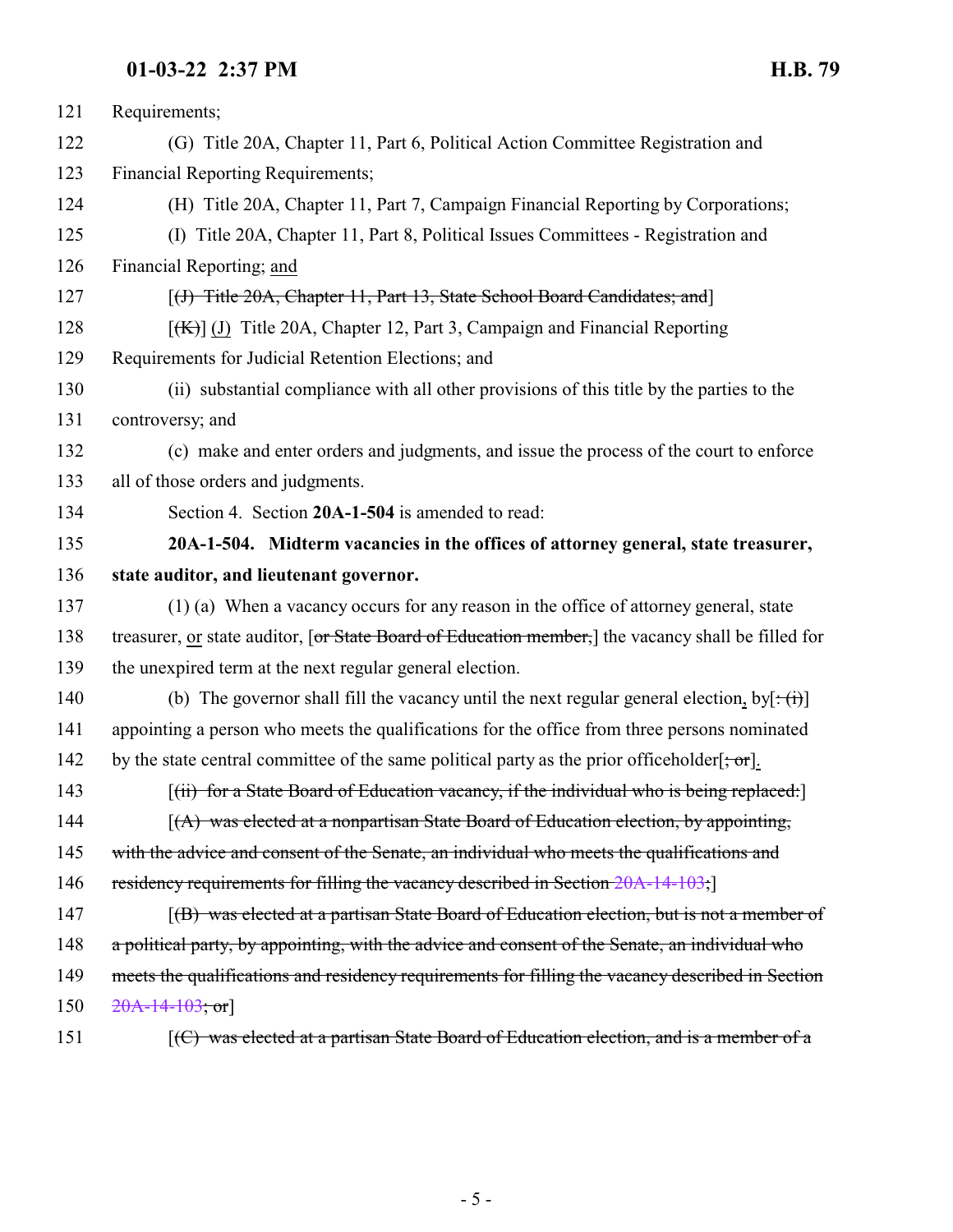<span id="page-5-0"></span>

| 152 | political party, by appointing an individual who meets the qualifications for the office from      |
|-----|----------------------------------------------------------------------------------------------------|
| 153 | three persons nominated by the state central committee of the same political party as the prior    |
| 154 | officeholder.]                                                                                     |
| 155 | (2) If a vacancy occurs in the office of lieutenant governor, the governor shall, with the         |
| 156 | advice and consent of the Senate, appoint a person to hold the office until the next regular       |
| 157 | general election at which the governor stands for election.                                        |
| 158 | Section 5. Section 20A-6-305 is amended to read:                                                   |
| 159 | 20A-6-305. Master ballot position list -- Random selection -- Procedures --                        |
| 160 | Publication -- Surname -- Exemptions -- Ballot order.                                              |
| 161 | (1) As used in this section, "master ballot position list" means an official list of the 26        |
| 162 | characters in the alphabet listed in random order and numbered from one to 26 as provided          |
| 163 | under Subsection (2).                                                                              |
| 164 | (2) The lieutenant governor shall:                                                                 |
| 165 | (a) within 30 days after the candidate filing deadline in each even-numbered year,                 |
| 166 | conduct a random selection to create a master ballot position list for all elections in accordance |
| 167 | with procedures established under Subsection $(2)(c)$ ;                                            |
| 168 | (b) publish the master ballot position list on the lieutenant governor's election website          |
| 169 | no later than 15 days after creating the list; and                                                 |
| 170 | (c) establish written procedures for:                                                              |
| 171 | (i) the election official to use the master ballot position list; and                              |
| 172 | (ii) the lieutenant governor in:                                                                   |
| 173 | (A) conducting the random selection in a fair manner; and                                          |
| 174 | (B) providing a record of the random selection process used.                                       |
| 175 | (3) In accordance with the written procedures established under Subsection $(2)(c)(i)$ , an        |
| 176 | election officer shall use the master ballot position list for the current year to determine the   |
| 177 | order in which to list candidates on the ballot for an election held during the year.              |
| 178 | (4) To determine the order in which to list candidates on the ballot required under                |
| 179 | Subsection (3), the election officer shall apply the randomized alphabet using:                    |
| 180 | (a) the candidate's surname;                                                                       |
| 181 | (b) for candidates with a surname that has the same spelling, the candidate's given                |
| 182 | name; and                                                                                          |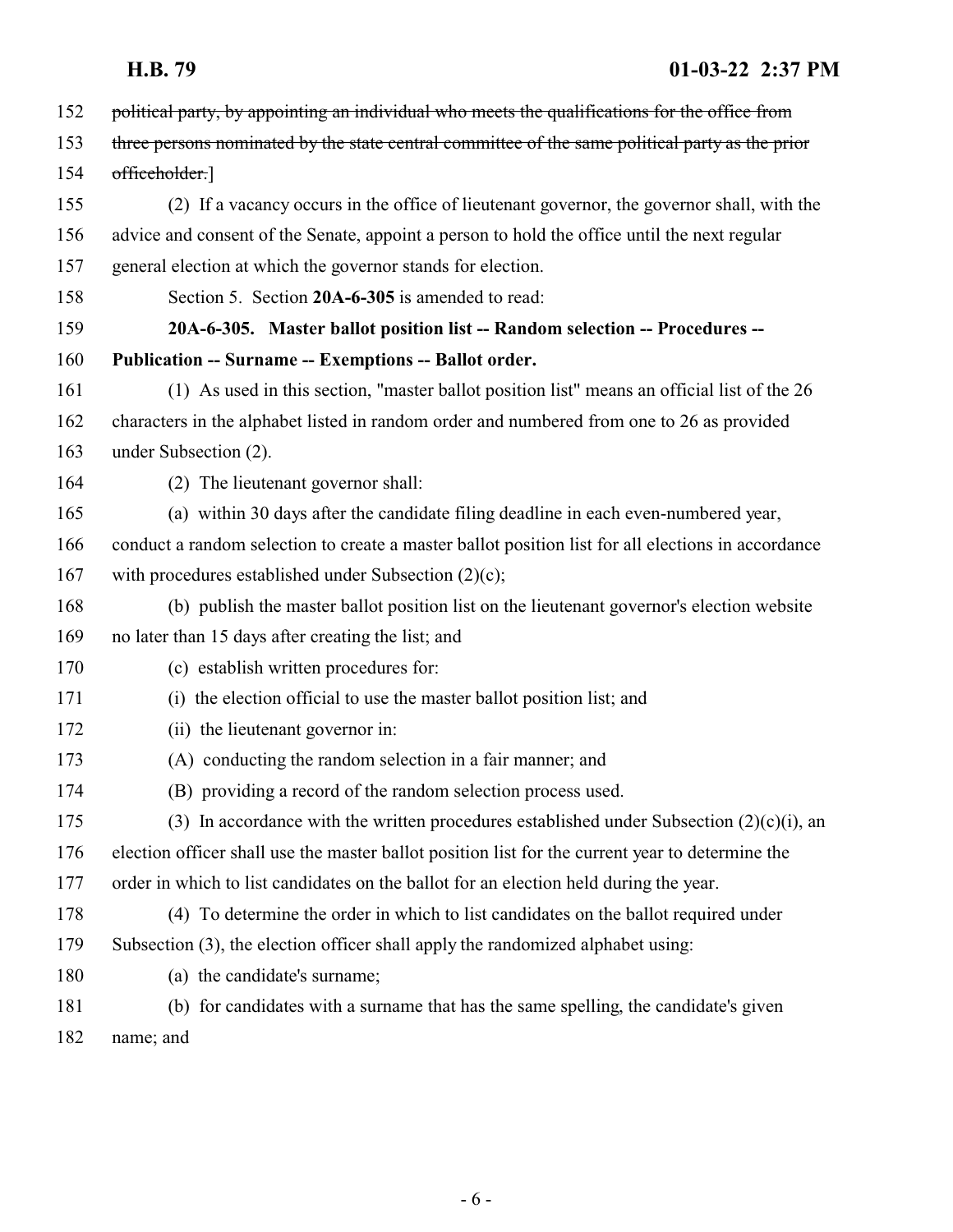| 183 | (c) the surname of the president and the surname of the governor for an election for the  |
|-----|-------------------------------------------------------------------------------------------|
| 184 | offices of president and vice president and governor and lieutenant governor.             |
| 185 | (5) Subsections (1) through (4) do not apply to:                                          |
| 186 | (a) an election for an office for which only one candidate is listed on the ballot; or    |
| 187 | (b) a judicial retention election under Section 20A-12-201.                               |
| 188 | (6) Subject to Subsection (7), each ticket that appears on a ballot for an election shall |
| 189 | appear separately, in the following order:                                                |
| 190 | (a) for federal office:                                                                   |
| 191 | (i) president and vice president of the United States;                                    |
| 192 | (ii) United States Senate office; and                                                     |
| 193 | (iii) United States House of Representatives office;                                      |
| 194 | (b) for state office:                                                                     |
| 195 | (i) governor and lieutenant governor;                                                     |
| 196 | (ii) attorney general;                                                                    |
| 197 | (iii) state auditor;                                                                      |
| 198 | (iv) state treasurer;                                                                     |
| 199 | (v) state Senate office; and                                                              |
| 200 | (vi) state House of Representatives office; [and]                                         |
| 201 | [(vii) State Board of Education member;]                                                  |
| 202 | (c) for county office:                                                                    |
| 203 | (i) county executive office;                                                              |
| 204 | (ii) county legislative body member;                                                      |
| 205 | (iii) county assessor;                                                                    |
| 206 | (iv) county or district attorney;                                                         |
| 207 | (v) county auditor;                                                                       |
| 208 | (vi) county clerk;                                                                        |
| 209 | (vii) county recorder;                                                                    |
| 210 | (viii) county sheriff;                                                                    |
| 211 | (ix) county surveyor;                                                                     |
| 212 | (x) county treasurer; and                                                                 |
| 213 | (xi) local school board member;                                                           |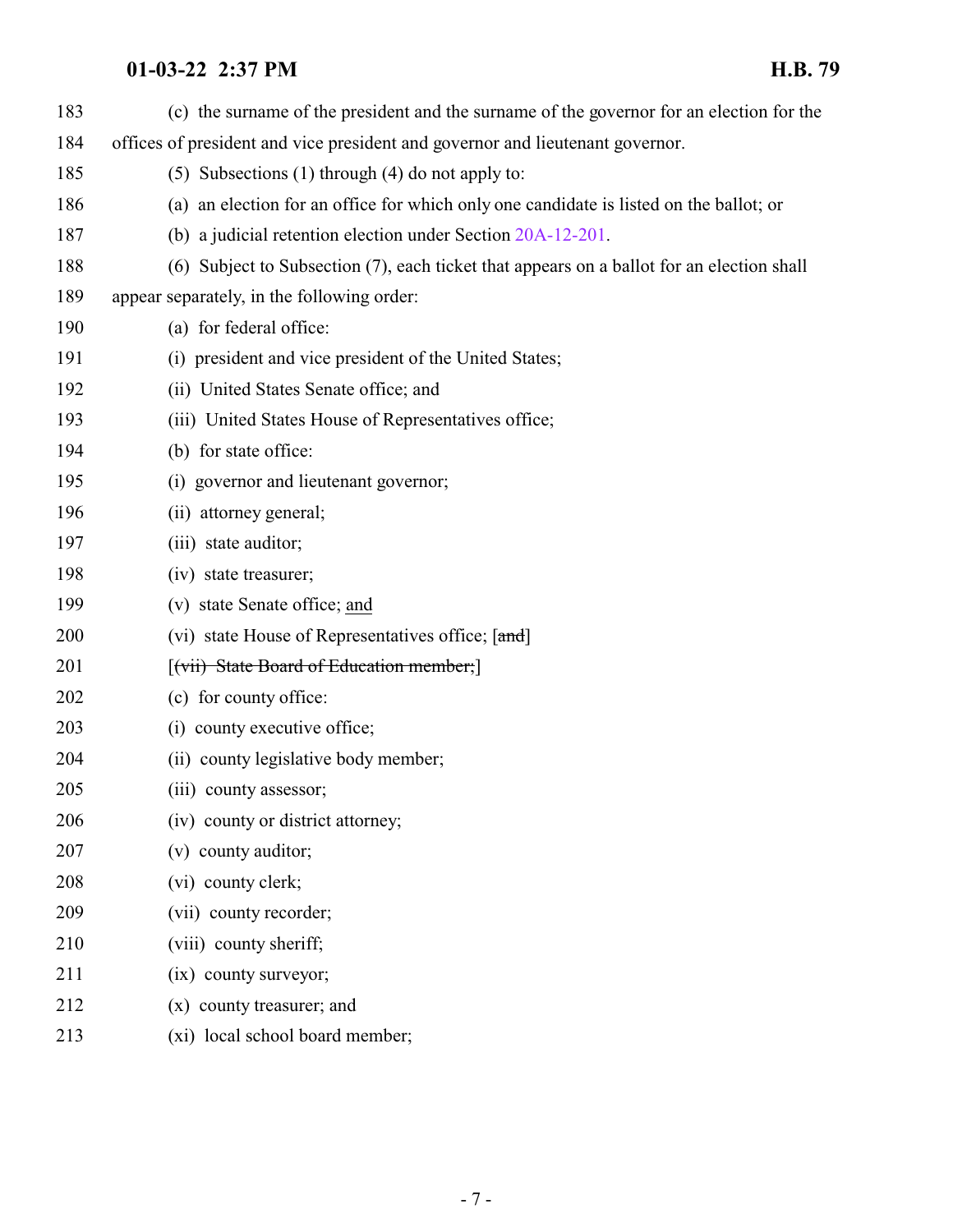<span id="page-7-0"></span>

| 214 | (d) for municipal office:                                                                           |
|-----|-----------------------------------------------------------------------------------------------------|
| 215 | (i) mayor; and                                                                                      |
| 216 | (ii) city or town council member;                                                                   |
| 217 | (e) elected planning and service district council member;                                           |
| 218 | (f) judicial retention questions; and                                                               |
| 219 | (g) ballot propositions not described in Subsection $(6)(f)$ .                                      |
| 220 | (7) (a) A ticket for a race for a combined office shall appear on the ballot in the place           |
| 221 | of the earliest ballot ticket position that is reserved for an office that is subsumed in the       |
| 222 | combined office.                                                                                    |
| 223 | (b) Each ticket, other than a ticket described in Subsection $(6)(f)$ , shall list:                 |
| 224 | (i) each candidate in accordance with Subsections (1) through (4); and                              |
| 225 | (ii) except as otherwise provided in this title, the party name, initials, or title following       |
| 226 | each candidate's name.                                                                              |
| 227 | Section 6. Section 20A-9-408 is amended to read:                                                    |
| 228 | 20A-9-408. Signature-gathering process to seek the nomination of a qualified                        |
| 229 | political party.                                                                                    |
| 230 | (1) This section describes the requirements for a member of a qualified political party             |
| 231 | who is seeking the nomination of the qualified political party for an elective office through the   |
| 232 | signature-gathering process described in this section.                                              |
| 233 | (2) Notwithstanding Subsection $20A-9-201(7)(a)$ , the form of the declaration of                   |
| 234 | candidacy for a member of a qualified political party who is nominated by, or who is seeking        |
| 235 | the nomination of, the qualified political party under this section shall be substantially as       |
| 236 | described in Section 20A-9-408.5.                                                                   |
| 237 | (3) Notwithstanding Subsection $20A-9-202(1)(a)$ , and except as provided in Subsection             |
| 238 | $20A-9-202(4)$ , a member of a qualified political party who, under this section, is seeking the    |
| 239 | nomination of the qualified political party for an elective office that is to be filled at the next |
| 240 | general election shall:                                                                             |
| 241 | (a) within the period beginning on January 1 before the next regular general election               |
| 242 | and ending at 5 p.m. 52 days after the day on which the Legislature's general session begins, as    |
| 243 | provided in Section $36-3-201$ , and before gathering signatures under this section, file with the  |
| 244 | filing officer on a form approved by the lieutenant governor a notice of intent to gather           |
|     |                                                                                                     |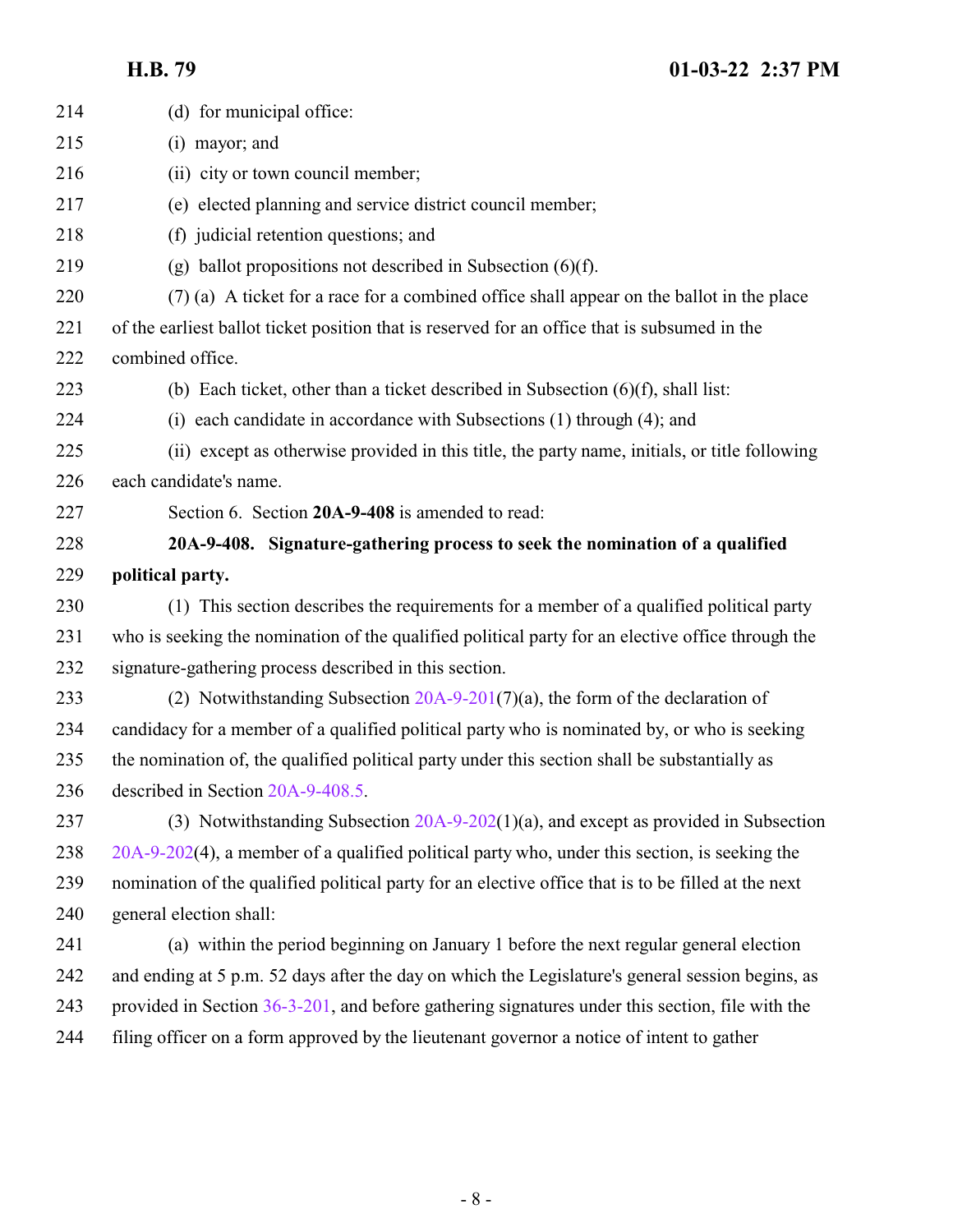| 245 | signatures for candidacy that includes:                                                                |
|-----|--------------------------------------------------------------------------------------------------------|
| 246 | (i) the name of the member who will attempt to become a candidate for a registered                     |
| 247 | political party under this section;                                                                    |
| 248 | (ii) the name of the registered political party for which the member is seeking                        |
| 249 | nomination;                                                                                            |
| 250 | (iii) the office for which the member is seeking to become a candidate;                                |
| 251 | (iv) the address and telephone number of the member; and                                               |
| 252 | (v) other information required by the lieutenant governor;                                             |
| 253 | (b) except as provided in Subsection $20A-9-202(1)(c)$ , file a declaration of candidacy,              |
| 254 | in person, with the filing officer:                                                                    |
| 255 | (i) on or after 48 days after the day on which the Legislature's general session begins,               |
| 256 | as provided in Section $36-3-201$ ; and                                                                |
| 257 | (ii) before 5 p.m. 52 days after the day on which the Legislature's general session                    |
| 258 | begins, as provided in Section $36-3-201$ ; and                                                        |
| 259 | (c) pay the filing fee.                                                                                |
| 260 | (4) Notwithstanding Subsection $20A-9-202(2)(a)$ , a member of a qualified political                   |
| 261 | party who, under this section, is seeking the nomination of the qualified political party for the      |
| 262 | office of district attorney within a multicounty prosecution district that is to be filled at the next |
| 263 | general election shall:                                                                                |
| 264 | (a) on or after January 1 before the next regular general election, and before gathering               |
| 265 | signatures under this section, file with the filing officer on a form approved by the lieutenant       |
| 266 | governor a notice of intent to gather signatures for candidacy that includes:                          |
| 267 | (i) the name of the member who will attempt to become a candidate for a registered                     |
| 268 | political party under this section;                                                                    |
| 269 | (ii) the name of the registered political party for which the member is seeking                        |
| 270 | nomination;                                                                                            |
| 271 | (iii) the office for which the member is seeking to become a candidate;                                |
| 272 | (iv) the address and telephone number of the member; and                                               |
| 273 | (v) other information required by the lieutenant governor;                                             |
| 274 | (b) except as provided in Subsection $20A-9-202(1)(c)$ , file a declaration of candidacy,              |
| 275 | in person, with the filing officer:                                                                    |
|     |                                                                                                        |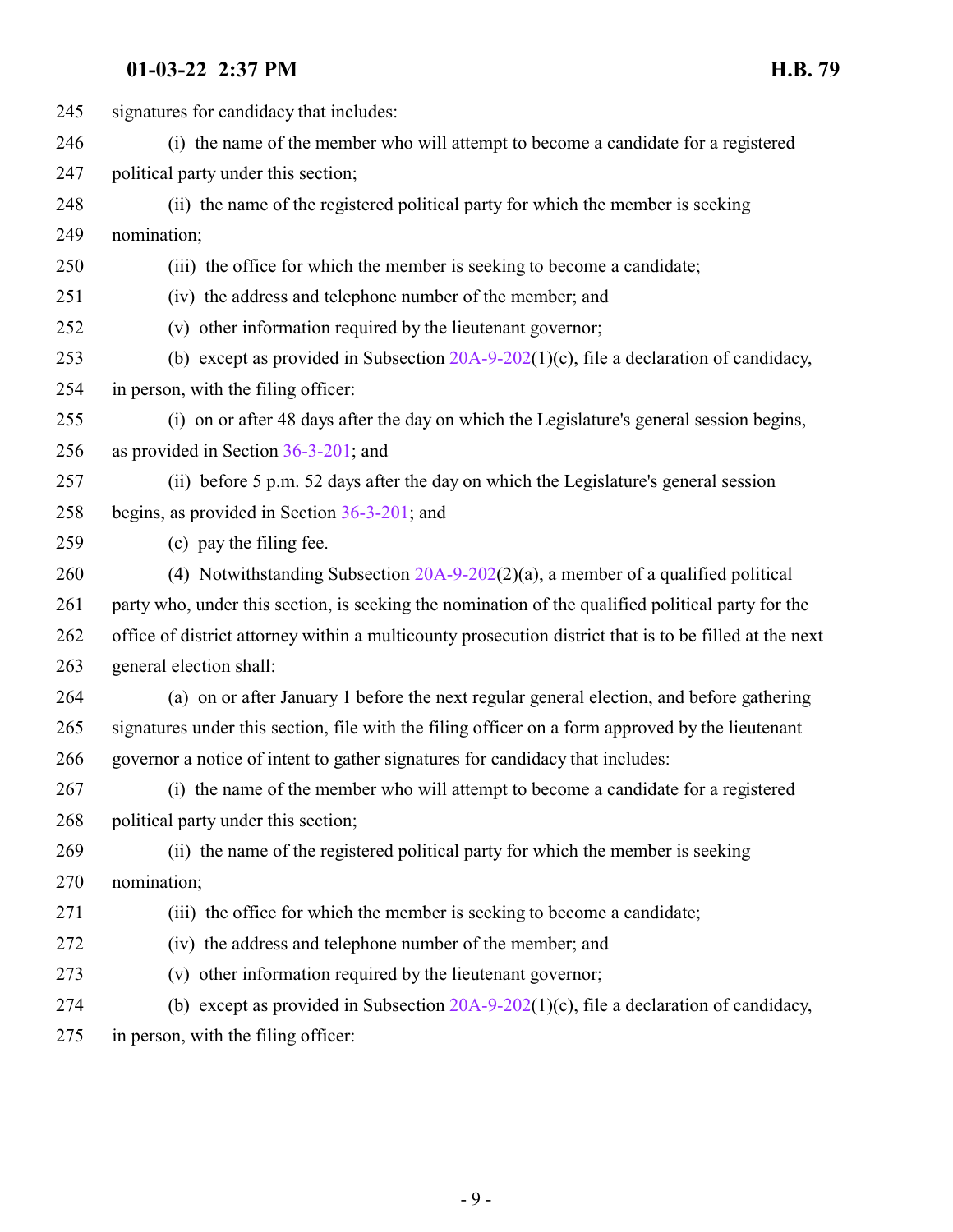(i) on or after 48 days after the day on which the Legislature's general session begins, as provided in Section [36-3-201](http://le.utah.gov/UtahCode/SectionLookup.jsp?section=36-3-201&session=2022GS); and

 (ii) before 5 p.m. 52 days after the day on which the Legislature's general session begins, as provided in Section [36-3-201](http://le.utah.gov/UtahCode/SectionLookup.jsp?section=36-3-201&session=2022GS); and

(c) pay the filing fee.

 (5) Notwithstanding Subsection [20A-9-202](http://le.utah.gov/UtahCode/SectionLookup.jsp?section=20a-9-202&session=2022GS)(3)(a)(iii), a lieutenant governor candidate who files as the joint-ticket running mate of an individual who is nominated by a qualified political party, under this section, for the office of governor shall, before the deadline described in Subsection [20A-9-202](http://le.utah.gov/UtahCode/SectionLookup.jsp?section=20a-9-202&session=2022GS)(1)(b), file a declaration of candidacy and submit a letter from the candidate for governor that names the lieutenant governor candidate as a joint-ticket running mate.

 (6) The lieutenant governor shall ensure that the certification described in Subsection [20A-9-701](http://le.utah.gov/UtahCode/SectionLookup.jsp?section=20a-9-701&session=2022GS)(1) also includes the name of each candidate nominated by a qualified political party under this section.

 (7) Notwithstanding Subsection [20A-9-701](http://le.utah.gov/UtahCode/SectionLookup.jsp?section=20a-9-701&session=2022GS)(2), the ballot shall, for each candidate who is nominated by a qualified political party under this section, designate the qualified political party that nominated the candidate.

 (8) A member of a qualified political party may seek the nomination of the qualified political party for an elective office by:

(a) complying with the requirements described in this section; and

 (b) collecting signatures, on a form approved by the lieutenant governor, during the period beginning on January 1 of an even-numbered year and ending at 5 p.m. 14 days before the day on which the qualified political party's convention for the office is held, in the following amounts:

 (i) for a statewide race, 28,000 signatures of registered voters in the state who are permitted by the qualified political party to vote for the qualified political party's candidates in a primary election;

 (ii) for a congressional district race, 7,000 signatures of registered voters who are residents of the congressional district and are permitted by the qualified political party to vote for the qualified political party's candidates in a primary election;

(iii) for a state Senate district race, 2,000 signatures of registered voters who are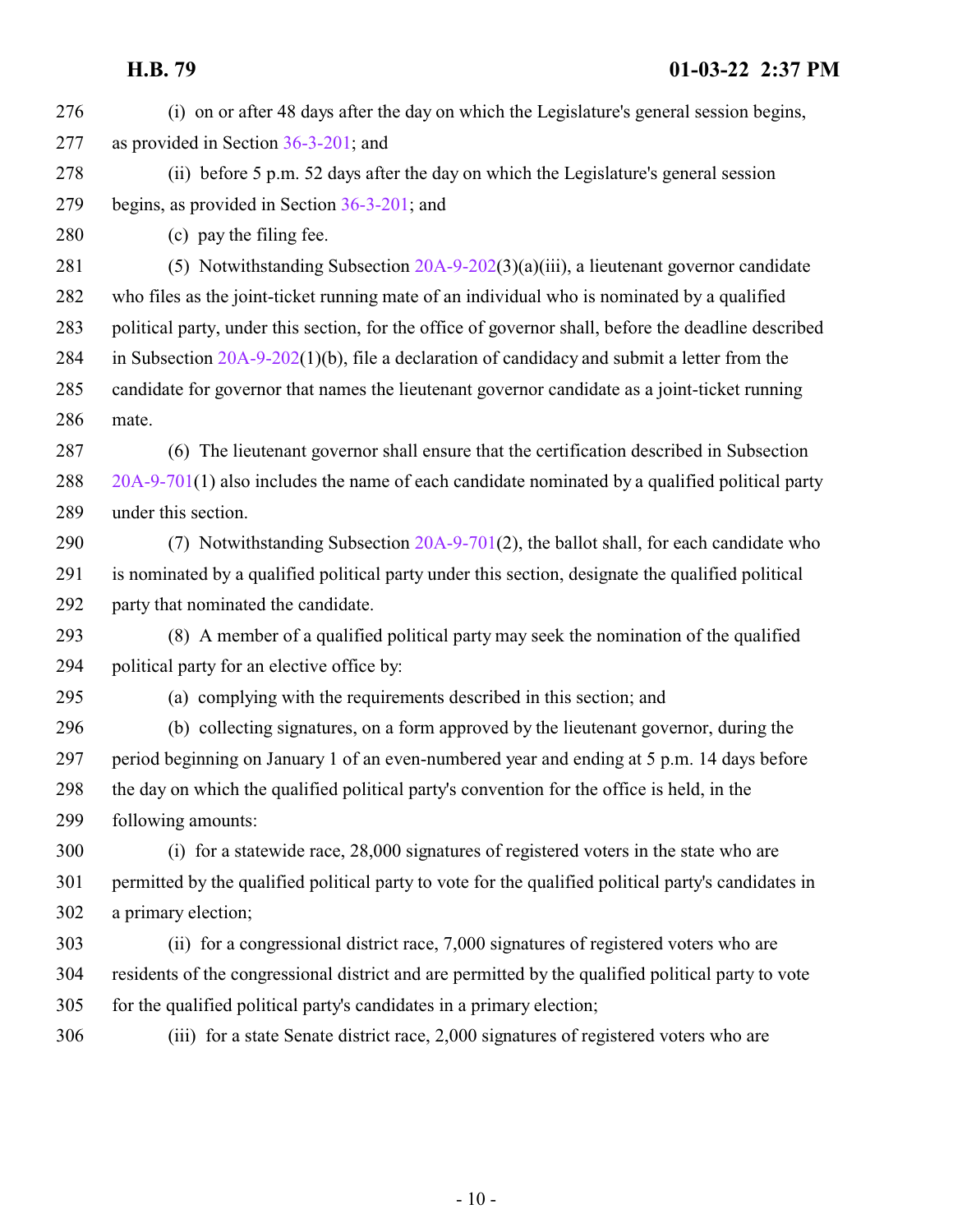residents of the state Senate district and are permitted by the qualified political party to vote for the qualified political party's candidates in a primary election; (iv) for a state House district race, 1,000 signatures of registered voters who are residents of the state House district and are permitted by the qualified political party to vote for the qualified political party's candidates in a primary election; and [(v) for a State Board of Education race, the lesser of:] 313 [(A) 2,000 signatures of registered voters who are residents of the State Board of Education district and are permitted by the qualified political party to vote for the qualified 315 political party's candidates in a primary election; or [(B)  $3\%$  of the registered voters of the qualified political party who are residents of the applicable State Board of Education district; and]  $[(\overrightarrow{vi})]$  (v) for a county office race, signatures of 3% of the registered voters who are residents of the area permitted to vote for the county office and are permitted by the qualified political party to vote for the qualified political party's candidates in a primary election. (9) (a) In order for a member of the qualified political party to qualify as a candidate for the qualified political party's nomination for an elective office under this section, the member shall: (i) collect the signatures on a form approved by the lieutenant governor, using the same circulation and verification requirements described in Sections [20A-7-204](http://le.utah.gov/UtahCode/SectionLookup.jsp?section=20a-7-204&session=2022GS) and [20A-7-205](http://le.utah.gov/UtahCode/SectionLookup.jsp?section=20a-7-205&session=2022GS); and (ii) submit the signatures to the election officer before 5 p.m. no later than 14 days before the day on which the qualified political party holds the party's convention to select candidates, for the elective office, for the qualified political party's nomination. (b) An individual may not gather signatures under this section until after the individual files a notice of intent to gather signatures for candidacy described in this section. (c) An individual who files a notice of intent to gather signatures for candidacy, described in Subsection (3)(a) or (4)(a), is, beginning on the day on which the individual files the notice of intent to gather signatures for candidacy: (i) required to comply with the reporting requirements that a candidate for office is required to comply with; and (ii) subject to the same enforcement provisions, and civil and criminal penalties, that apply to a candidate for office in relation to the reporting requirements described in Subsection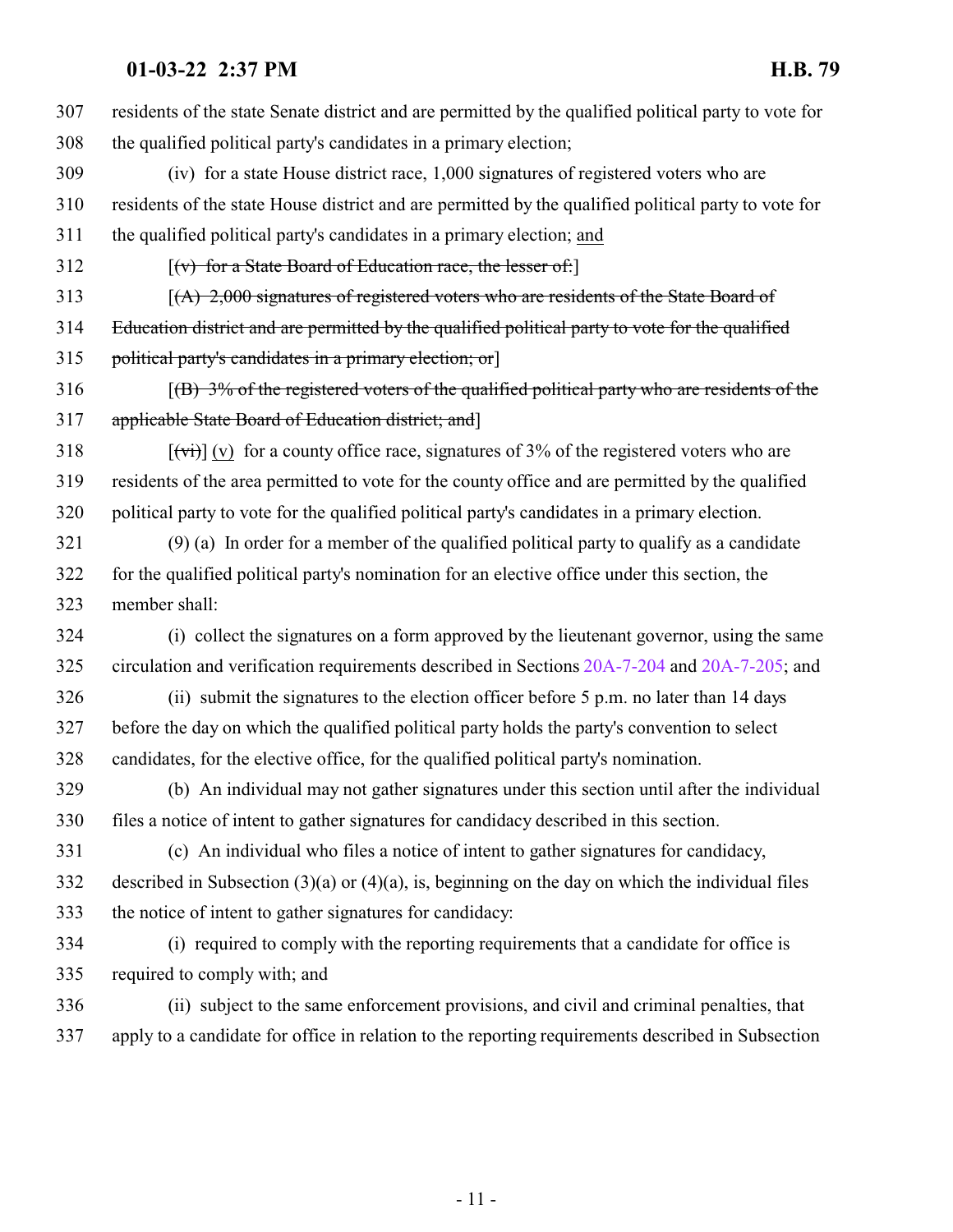$(9)(c)(i)$ . (d) Upon timely receipt of the signatures described in Subsections (8) and (9)(a), the election officer shall, no later than the earlier of 14 days after the day on which the election officer receives the signatures, or one day before the day on which the qualified political party holds the convention to select a nominee for the elective office to which the signature packets relate: (i) check the name of each individual who completes the verification for a signature packet to determine whether each individual is a resident of Utah and is at least 18 years old; (ii) submit the name of each individual described in Subsection  $(9)(d)(i)$  who is not a Utah resident or who is not at least 18 years old to the attorney general and the county attorney; (iii) determine whether each signer is a registered voter who is qualified to sign the petition, using the same method, described in Section [20A-7-206.3](http://le.utah.gov/UtahCode/SectionLookup.jsp?section=20a-7-206.3&session=2022GS), used to verify a signature on a petition; and (iv) certify whether each name is that of a registered voter who is qualified to sign the signature packet. (e) Upon timely receipt of the signatures described in Subsections (8) and (9)(a), the election officer shall, no later than one day before the day on which the qualified political party holds the convention to select a nominee for the elective office to which the signature packets

 relate, notify the qualified political party and the lieutenant governor of the name of each member of the qualified political party who qualifies as a nominee of the qualified political party, under this section, for the elective office to which the convention relates.

 (f) Upon receipt of a notice of intent to gather signatures for candidacy described in this section, the lieutenant governor shall post the notice of intent to gather signatures for candidacy on the lieutenant governor's website in the same location that the lieutenant governor posts a declaration of candidacy.

<span id="page-11-0"></span>Section 7. Section **20A-11-101** is amended to read:

**20A-11-101. Definitions.**

As used in this chapter:

 (1) (a) "Address" means the number and street where an individual resides or where a reporting entity has its principal office.

(b) "Address" does not include a post office box.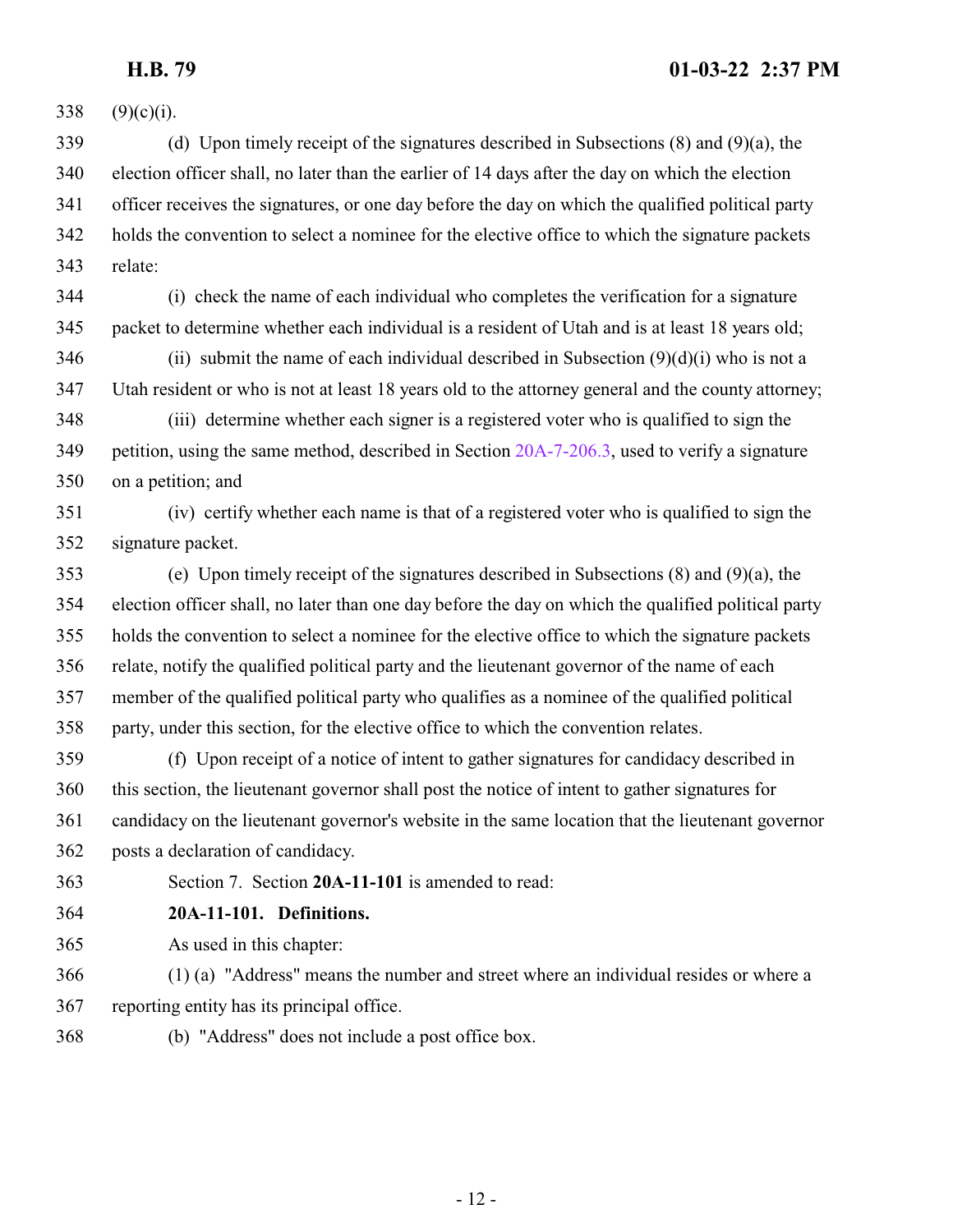| 369 | (2) "Agent of a reporting entity" means:                                                      |
|-----|-----------------------------------------------------------------------------------------------|
| 370 | (a) a person acting on behalf of a reporting entity at the direction of the reporting         |
| 371 | entity;                                                                                       |
| 372 | (b) a person employed by a reporting entity in the reporting entity's capacity as a           |
| 373 | reporting entity;                                                                             |
| 374 | (c) the personal campaign committee of a candidate or officeholder;                           |
| 375 | (d) a member of the personal campaign committee of a candidate or officeholder in the         |
| 376 | member's capacity as a member of the personal campaign committee of the candidate or          |
| 377 | officeholder; or                                                                              |
| 378 | (e) a political consultant of a reporting entity.                                             |
| 379 | (3) "Ballot proposition" includes initiatives, referenda, proposed constitutional             |
| 380 | amendments, and any other ballot propositions submitted to the voters that are authorized by  |
| 381 | the Utah Code Annotated 1953.                                                                 |
| 382 | (4) "Candidate" means any person who:                                                         |
| 383 | (a) files a declaration of candidacy for a public office; or                                  |
| 384 | (b) receives contributions, makes expenditures, or gives consent for any other person to      |
| 385 | receive contributions or make expenditures to bring about the person's nomination or election |
| 386 | to a public office.                                                                           |
| 387 | (5) "Chief election officer" means:                                                           |
| 388 | (a) the lieutenant governor for state office candidates, legislative office candidates,       |
| 389 | officeholders, political parties, political action committees, corporations, political issues |
| 390 | committees, [state school board candidates,] judges, and labor organizations, as defined in   |
| 391 | Section 20A-11-1501; and                                                                      |
| 392 | (b) the county clerk for local school board candidates.                                       |
| 393 | (6) (a) "Contribution" means any of the following when done for political purposes:           |
| 394 | (i) a gift, subscription, donation, loan, advance, or deposit of money or anything of         |
| 395 | value given to the filing entity;                                                             |
| 396 | (ii) an express, legally enforceable contract, promise, or agreement to make a gift,          |
| 397 | subscription, donation, unpaid or partially unpaid loan, advance, or deposit of money or      |
| 398 | anything of value to the filing entity;                                                       |
|     |                                                                                               |

(iii) any transfer of funds from another reporting entity to the filing entity;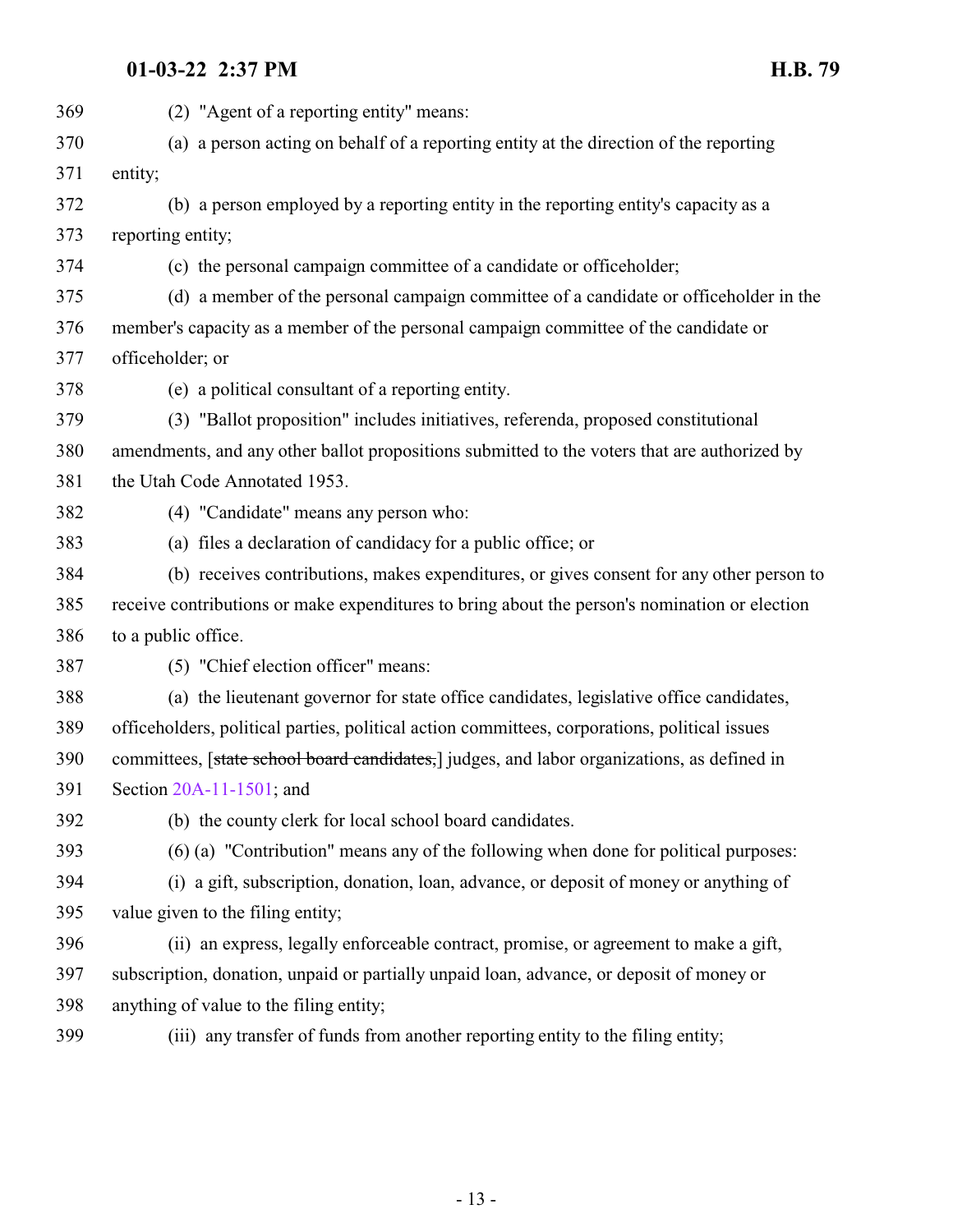| 400 | (iv) compensation paid by any person or reporting entity other than the filing entity for          |
|-----|----------------------------------------------------------------------------------------------------|
| 401 | personal services provided without charge to the filing entity;                                    |
| 402 | (v) remuneration from:                                                                             |
| 403 | (A) any organization or its directly affiliated organization that has a registered lobbyist;       |
| 404 | or                                                                                                 |
| 405 | (B) any agency or subdivision of the state, including school districts;                            |
| 406 | (vi) a loan made by a candidate deposited to the candidate's own campaign; and                     |
| 407 | (vii) in-kind contributions.                                                                       |
| 408 | (b) "Contribution" does not include:                                                               |
| 409 | (i) services provided by individuals volunteering a portion or all of their time on behalf         |
| 410 | of the filing entity if the services are provided without compensation by the filing entity or any |
| 411 | other person;                                                                                      |
| 412 | (ii) money lent to the filing entity by a financial institution in the ordinary course of          |
| 413 | business; or                                                                                       |
| 414 | (iii) goods or services provided for the benefit of a political entity at less than fair           |
| 415 | market value that are not authorized by or coordinated with the political entity.                  |
| 416 | (7) "Coordinated with" means that goods or services provided for the benefit of a                  |
| 417 | political entity are provided:                                                                     |
| 418 | (a) with the political entity's prior knowledge, if the political entity does not object;          |
| 419 | (b) by agreement with the political entity;                                                        |
| 420 | (c) in coordination with the political entity; or                                                  |
| 421 | (d) using official logos, slogans, and similar elements belonging to a political entity.           |
| 422 | (8) (a) "Corporation" means a domestic or foreign, profit or nonprofit, business                   |
| 423 | organization that is registered as a corporation or is authorized to do business in a state and    |
| 424 | makes any expenditure from corporate funds for:                                                    |
| 425 | (i) the purpose of expressly advocating for political purposes; or                                 |
| 426 | (ii) the purpose of expressly advocating the approval or the defeat of any ballot                  |
| 427 | proposition.                                                                                       |
| 428 | (b) "Corporation" does not mean:                                                                   |
| 429 | (i) a business organization's political action committee or political issues committee; or         |
| 430 | (ii) a business entity organized as a partnership or a sole proprietorship.                        |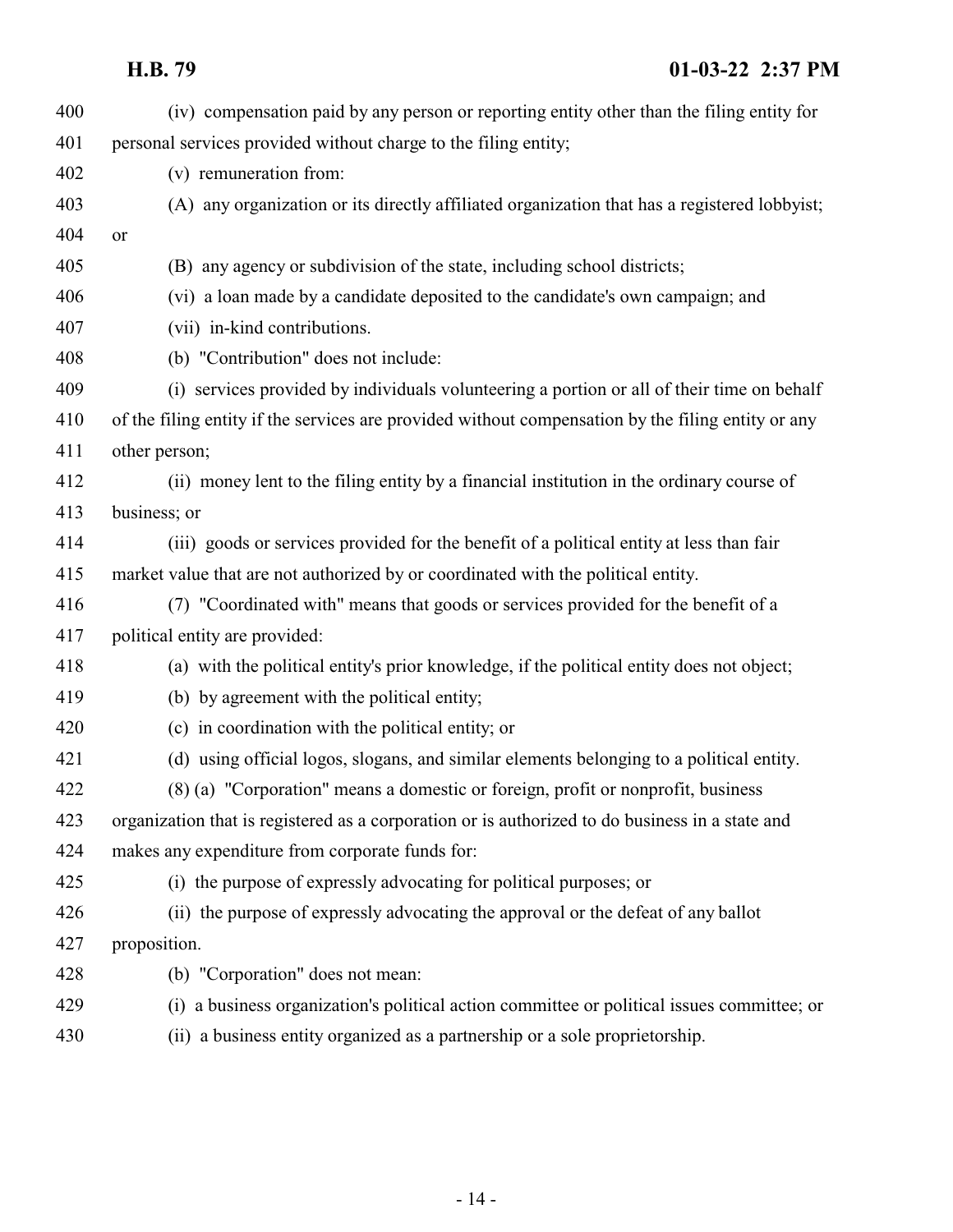(9) "County political party" means, for each registered political party, all of the persons within a single county who, under definitions established by the political party, are members of the registered political party. (10) "County political party officer" means a person whose name is required to be submitted by a county political party to the lieutenant governor in accordance with Section [20A-8-402](http://le.utah.gov/UtahCode/SectionLookup.jsp?section=20a-8-402&session=2022GS). (11) "Detailed listing" means: (a) for each contribution or public service assistance: (i) the name and address of the individual or source making the contribution or public service assistance, except to the extent that the name or address of the individual or source is unknown; (ii) the amount or value of the contribution or public service assistance; and (iii) the date the contribution or public service assistance was made; and (b) for each expenditure: (i) the amount of the expenditure; (ii) the goods or services acquired by the expenditure; and (iii) the date the expenditure was made. (12) (a) "Donor" means a person that gives money, including a fee, due, or assessment for membership in the corporation, to a corporation without receiving full and adequate consideration for the money. (b) "Donor" does not include a person that signs a statement that the corporation may not use the money for an expenditure or political issues expenditure. (13) "Election" means each: (a) regular general election; (b) regular primary election; and (c) special election at which candidates are eliminated and selected. (14) "Electioneering communication" means a communication that: (a) has at least a value of \$10,000; (b) clearly identifies a candidate or judge; and (c) is disseminated through the Internet, newspaper, magazine, outdoor advertising facility, direct mailing, broadcast, cable, or satellite provider within 45 days of the clearly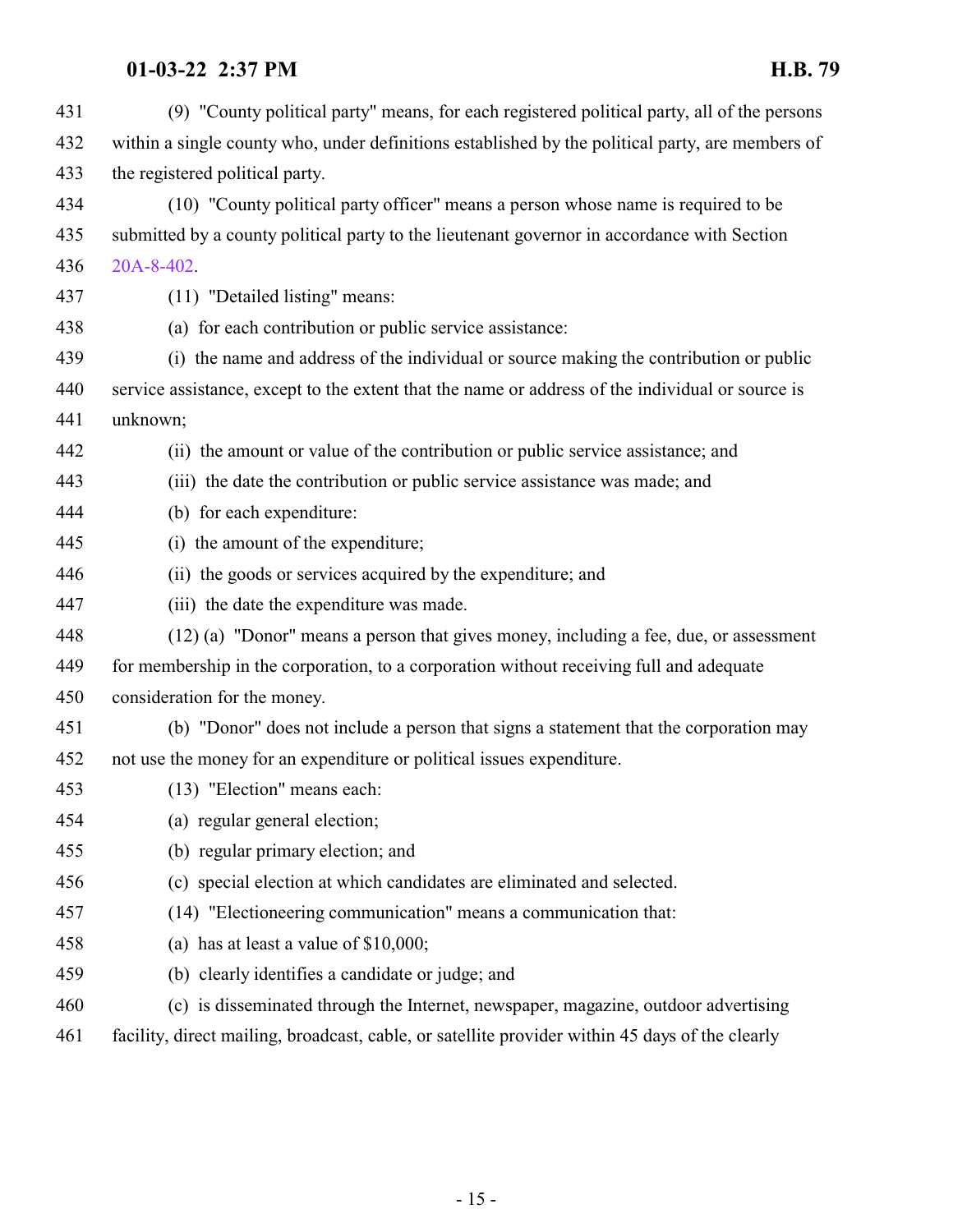identified candidate's or judge's election date. (15) (a) "Expenditure" means any of the following made by a reporting entity or an agent of a reporting entity on behalf of the reporting entity: (i) any disbursement from contributions, receipts, or from the separate bank account required by this chapter; (ii) a purchase, payment, donation, distribution, loan, advance, deposit, gift of money, or anything of value made for political purposes; (iii) an express, legally enforceable contract, promise, or agreement to make any purchase, payment, donation, distribution, loan, advance, deposit, gift of money, or anything of value for political purposes; (iv) compensation paid by a filing entity for personal services rendered by a person without charge to a reporting entity; (v) a transfer of funds between the filing entity and a candidate's personal campaign committee; (vi) goods or services provided by the filing entity to or for the benefit of another reporting entity for political purposes at less than fair market value; or (vii) an independent expenditure, as defined in Section [20A-11-1702](http://le.utah.gov/UtahCode/SectionLookup.jsp?section=20a-11-1702&session=2022GS). (b) "Expenditure" does not include: (i) services provided without compensation by individuals volunteering a portion or all of their time on behalf of a reporting entity; (ii) money lent to a reporting entity by a financial institution in the ordinary course of business; or (iii) anything listed in Subsection (15)(a) that is given by a reporting entity to candidates for office or officeholders in states other than Utah. (16) "Federal office" means the office of president of the United States, United States Senator, or United States Representative. (17) "Filing entity" means the reporting entity that is required to file a financial statement required by this chapter or Chapter 12, Part 2, Judicial Retention Elections. (18) "Financial statement" includes any summary report, interim report, verified financial statement, or other statement disclosing contributions, expenditures, receipts, donations, or disbursements that is required by this chapter or Chapter 12, Part 2, Judicial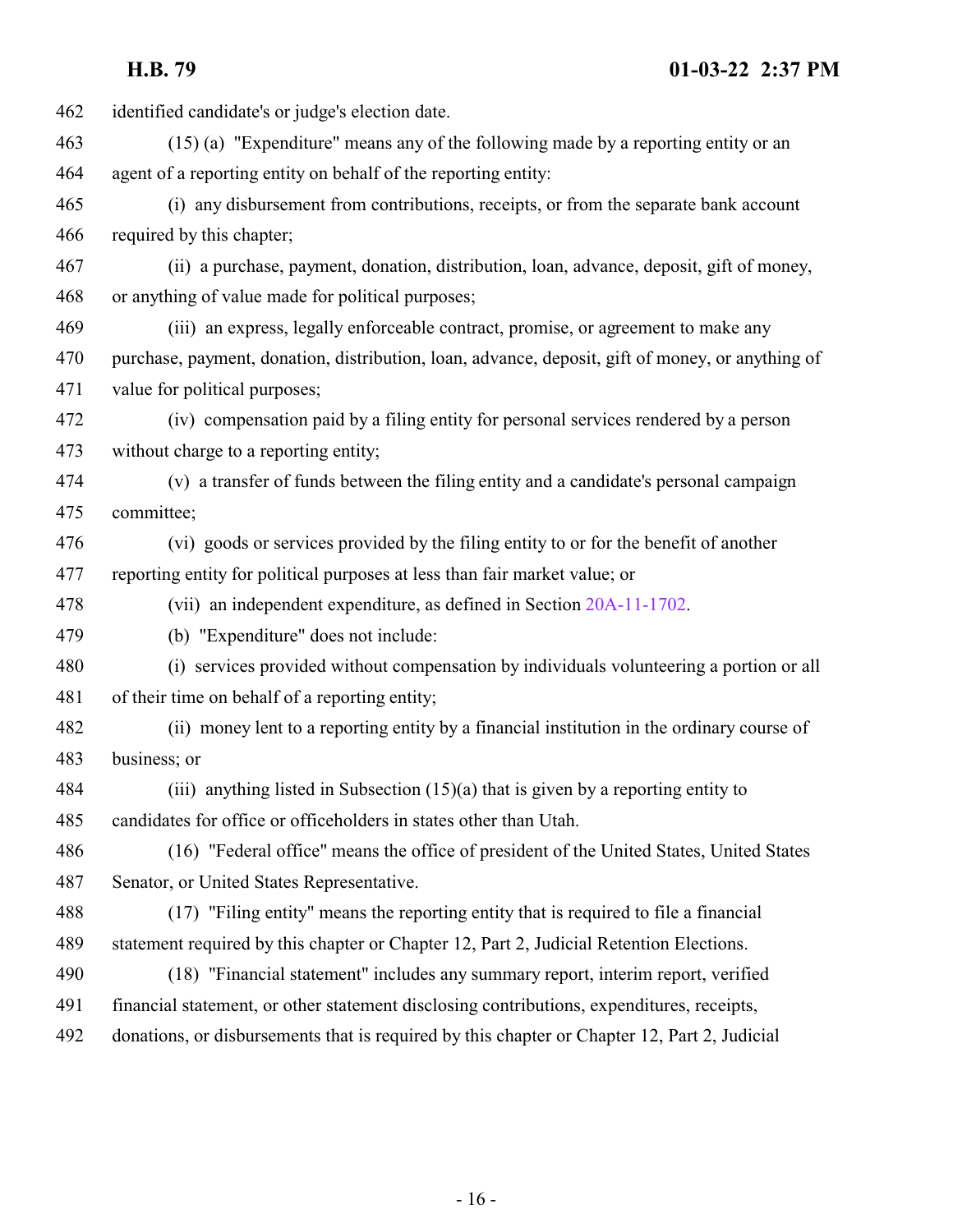Retention Elections.

 (19) "Governing board" means the individual or group of individuals that determine the candidates and committees that will receive expenditures from a political action committee, political party, or corporation.

 (20) "Incorporation" means the process established by Title 10, Chapter 2a, Municipal Incorporation, by which a geographical area becomes legally recognized as a city, town, or metro township.

 (21) "Incorporation election" means the election conducted under Section [10-2a-210](http://le.utah.gov/UtahCode/SectionLookup.jsp?section=10-2a-210&session=2022GS) or [10-2a-404](http://le.utah.gov/UtahCode/SectionLookup.jsp?section=10-2a-404&session=2022GS).

(22) "Incorporation petition" means a petition described in Section [10-2a-208](http://le.utah.gov/UtahCode/SectionLookup.jsp?section=10-2a-208&session=2022GS).

(23) "Individual" means a natural person.

 (24) "In-kind contribution" means anything of value, other than money, that is accepted by or coordinated with a filing entity.

 (25) "Interim report" means a report identifying the contributions received and expenditures made since the last report.

- (26) "Legislative office" means the office of state senator, state representative, speaker of the House of Representatives, president of the Senate, and the leader, whip, and assistant whip of any party caucus in either house of the Legislature.
- 

(27) "Legislative office candidate" means a person who:

(a) files a declaration of candidacy for the office of state senator or state representative;

 (b) declares oneself to be a candidate for, or actively campaigns for, the position of speaker of the House of Representatives, president of the Senate, or the leader, whip, and assistant whip of any party caucus in either house of the Legislature; or

 (c) receives contributions, makes expenditures, or gives consent for any other person to receive contributions or make expenditures to bring about the person's nomination, election, or appointment to a legislative office.

 (28) "Loan" means any of the following provided by a person that benefits a filing entity if the person expects repayment or reimbursement:

- 
- (a) an expenditure made using any form of payment;
- (b) money or funds received by the filing entity;
- (c) the provision of a good or service with an agreement or understanding that payment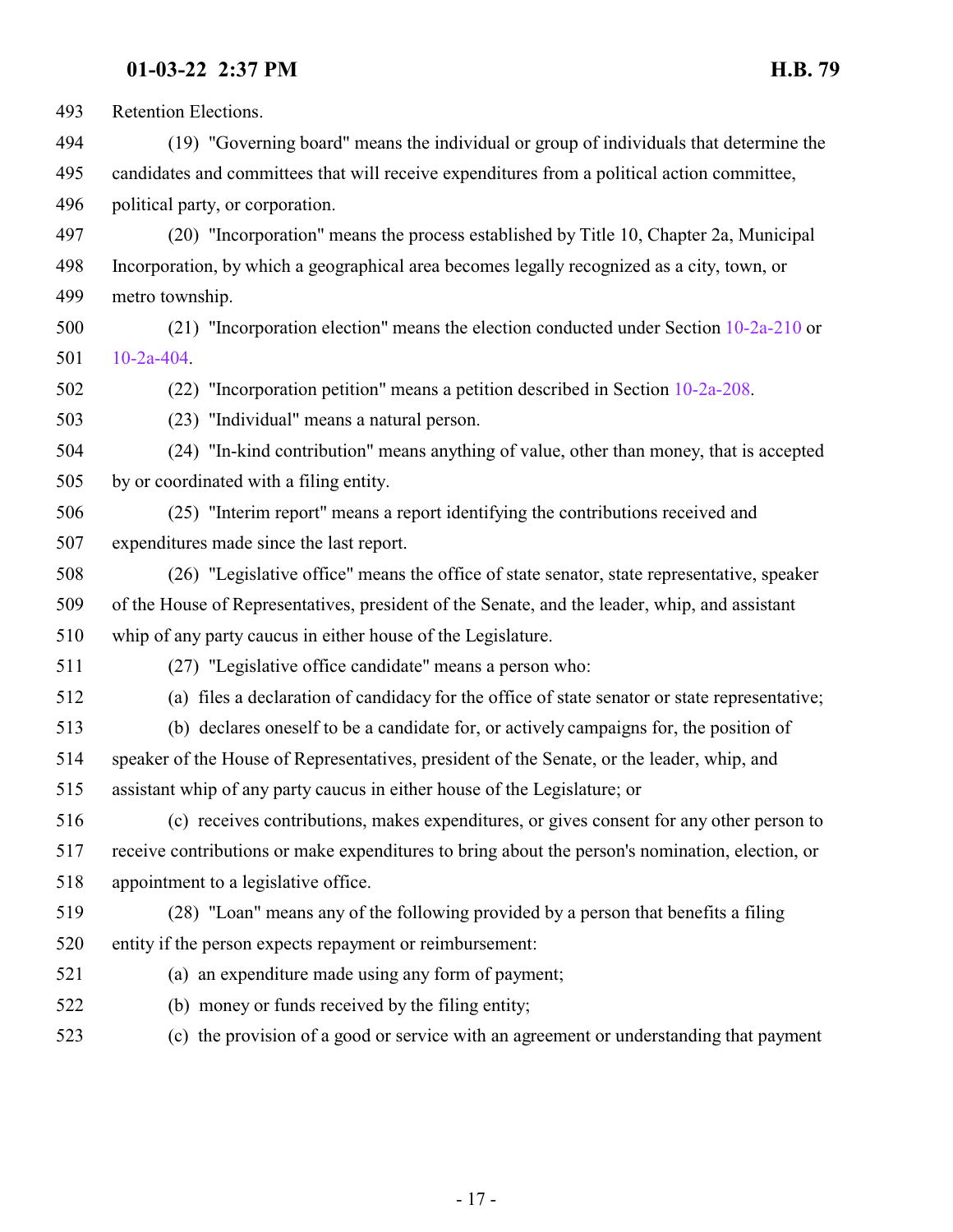or reimbursement will be delayed; or

- (d) use of any line of credit.
- (29) "Major political party" means either of the two registered political parties that have the greatest number of members elected to the two houses of the Legislature.
- (30) "Officeholder" means a person who holds a public office.
- (31) "Party committee" means any committee organized by or authorized by the governing board of a registered political party.
- (32) "Person" means both natural and legal persons, including individuals, business organizations, personal campaign committees, party committees, political action committees,
- political issues committees, and labor organizations, as defined in Section [20A-11-1501](http://le.utah.gov/UtahCode/SectionLookup.jsp?section=20a-11-1501&session=2022GS).
- (33) "Personal campaign committee" means the committee appointed by a candidate to act for the candidate as provided in this chapter.
- (34) "Personal use expenditure" has the same meaning as provided under Section [20A-11-104](http://le.utah.gov/UtahCode/SectionLookup.jsp?section=20a-11-104&session=2022GS).
- (35) (a) "Political action committee" means an entity, or any group of individuals or entities within or outside this state, a major purpose of which is to:
- (i) solicit or receive contributions from any other person, group, or entity for political purposes; or
- 542 (ii) make expenditures to expressly advocate for  $\left[\frac{\text{any person}}{\text{arny person}}\right]$  an individual to refrain from voting or to vote for or against any candidate or person seeking election to a municipal or county office.
- (b) "Political action committee" includes groups affiliated with a registered political party but not authorized or organized by the governing board of the registered political party that receive contributions or makes expenditures for political purposes.
- 
- (c) "Political action committee" does not mean:
- (i) a party committee;
- (ii) any entity that provides goods or services to a candidate or committee in the regular course of its business at the same price that would be provided to the general public;
- (iii) an individual;
- (iv) individuals who are related and who make contributions from a joint checking account;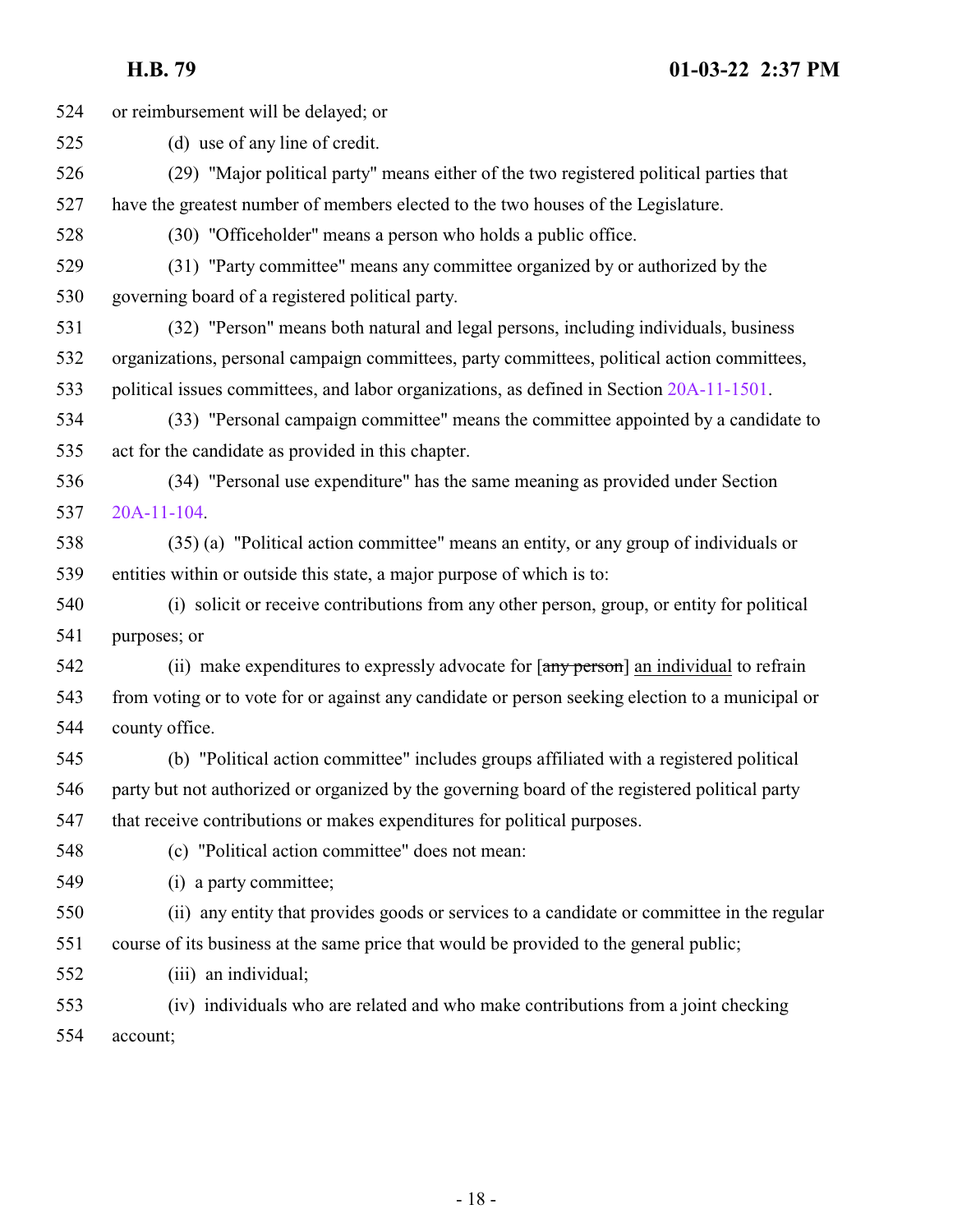(v) a corporation, except a corporation a major purpose of which is to act as a political action committee; or (vi) a personal campaign committee. (36) (a) "Political consultant" means a person who is paid by a reporting entity, or paid by another person on behalf of and with the knowledge of the reporting entity, to provide political advice to the reporting entity. (b) "Political consultant" includes a circumstance described in Subsection (36)(a), where the person: (i) has already been paid, with money or other consideration; (ii) expects to be paid in the future, with money or other consideration; or (iii) understands that the person may, in the discretion of the reporting entity or another person on behalf of and with the knowledge of the reporting entity, be paid in the future, with money or other consideration. (37) "Political convention" means a county or state political convention held by a registered political party to select candidates. (38) "Political entity" means a candidate, a political party, a political action committee, or a political issues committee. (39) (a) "Political issues committee" means an entity, or any group of individuals or entities within or outside this state, a major purpose of which is to: (i) solicit or receive donations from any other person, group, or entity to assist in placing a ballot proposition on the ballot, assist in keeping a ballot proposition off the ballot, or to advocate that a voter refrain from voting or vote for or vote against any ballot proposition; (ii) make expenditures to expressly advocate for any person to sign or refuse to sign a ballot proposition or incorporation petition or refrain from voting, vote for, or vote against any proposed ballot proposition or an incorporation in an incorporation election; or (iii) make expenditures to assist in qualifying or placing a ballot proposition on the ballot or to assist in keeping a ballot proposition off the ballot. (b) "Political issues committee" does not mean: (i) a registered political party or a party committee; (ii) any entity that provides goods or services to an individual or committee in the regular course of its business at the same price that would be provided to the general public;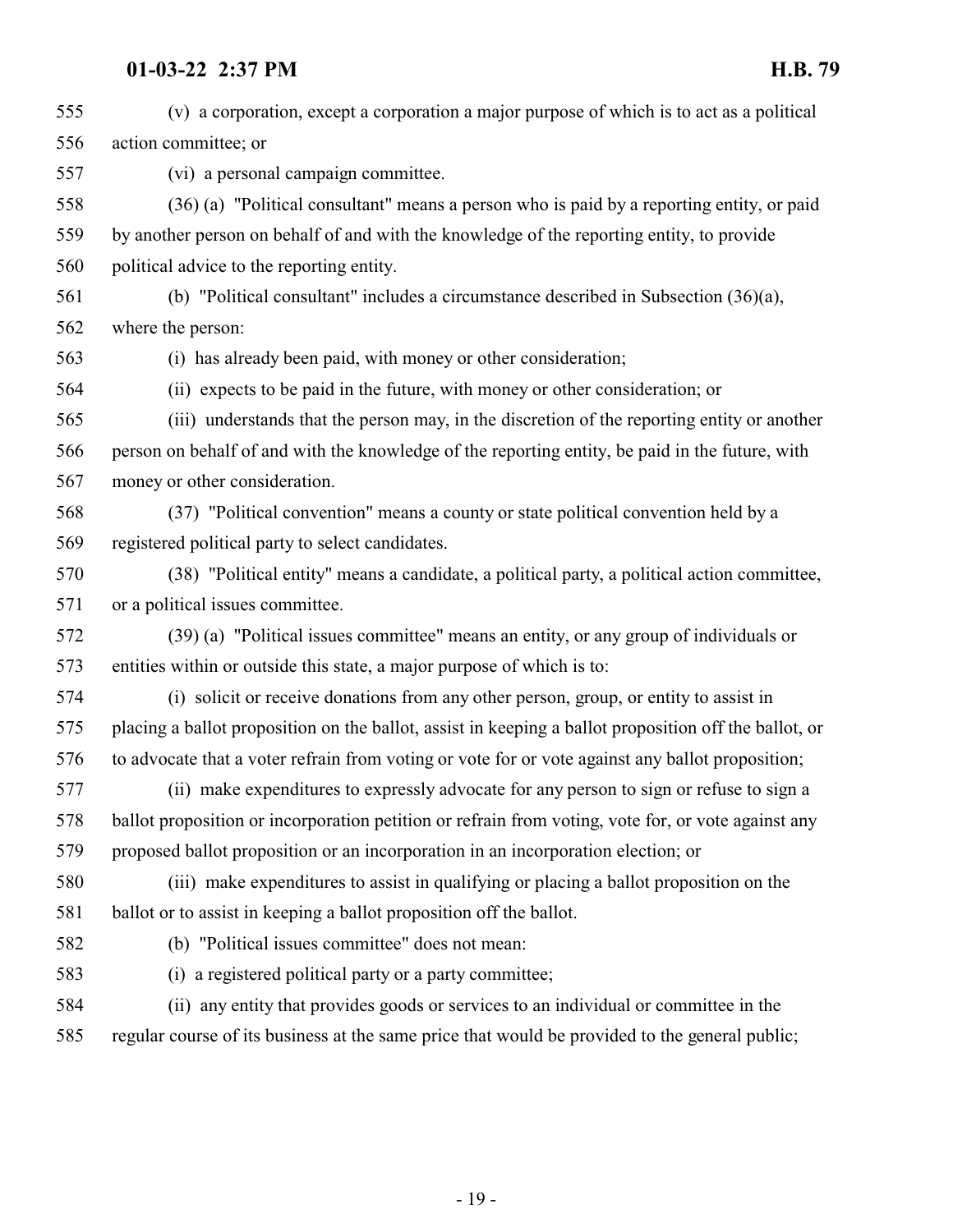| 586 | (iii) an individual;                                                                          |
|-----|-----------------------------------------------------------------------------------------------|
| 587 | (iv) individuals who are related and who make contributions from a joint checking             |
| 588 | account;                                                                                      |
| 589 | (v) a corporation, except a corporation a major purpose of which is to act as a political     |
| 590 | issues committee; or                                                                          |
| 591 | (vi) a group of individuals who:                                                              |
| 592 | (A) associate together for the purpose of challenging or supporting a single ballot           |
| 593 | proposition, ordinance, or other governmental action by a county, city, town, local district, |
| 594 | special service district, or other local political subdivision of the state;                  |
| 595 | (B) have a common liberty, property, or financial interest that is directly impacted by       |
| 596 | the ballot proposition, ordinance, or other governmental action;                              |
| 597 | (C) do not associate together, for the purpose described in Subsection $(39)(b)(vi)(A)$ ,     |
| 598 | via a legal entity;                                                                           |
| 599 | (D) do not receive funds for challenging or supporting the ballot proposition,                |
| 600 | ordinance, or other governmental action from a person other than an individual in the group;  |
| 601 | and                                                                                           |
| 602 | (E) do not expend a total of more than \$5,000 for the purpose described in Subsection        |
| 603 | (39)(b)(vi)(A).                                                                               |
| 604 | $(40)$ (a) "Political issues contribution" means any of the following:                        |
| 605 | (i) a gift, subscription, unpaid or partially unpaid loan, advance, or deposit of money or    |
| 606 | anything of value given to a political issues committee;                                      |
| 607 | (ii) an express, legally enforceable contract, promise, or agreement to make a political      |
| 608 | issues donation to influence the approval or defeat of any ballot proposition;                |
| 609 | (iii) any transfer of funds received by a political issues committee from a reporting         |
| 610 | entity;                                                                                       |
| 611 | (iv) compensation paid by another reporting entity for personal services rendered             |
| 612 | without charge to a political issues committee; and                                           |
| 613 | (v) goods or services provided to or for the benefit of a political issues committee at       |
| 614 | less than fair market value.                                                                  |
| 615 | (b) "Political issues contribution" does not include:                                         |
| 616 | (i) services provided without compensation by individuals volunteering a portion or all       |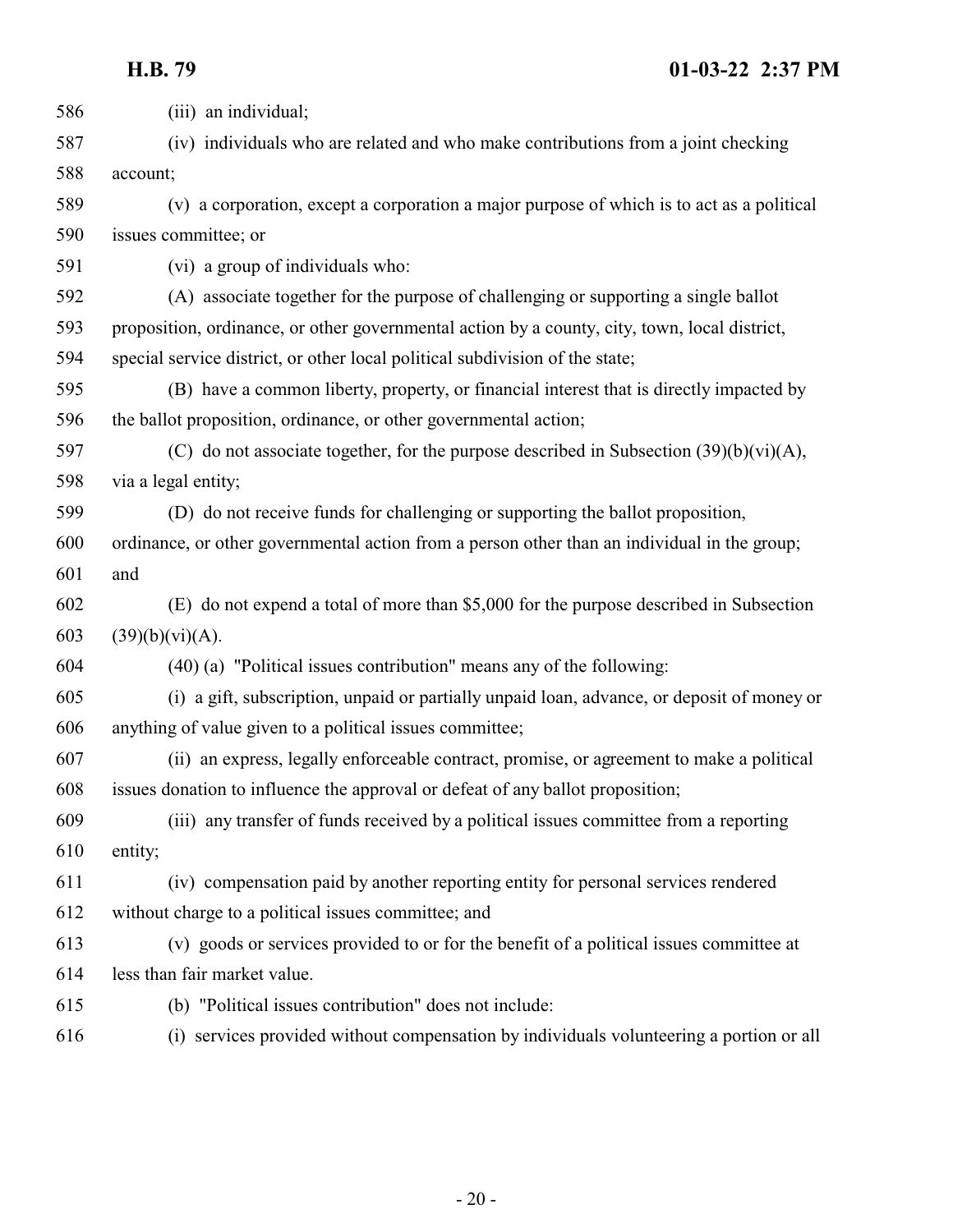| 617 | of their time on behalf of a political issues committee; or                                    |
|-----|------------------------------------------------------------------------------------------------|
| 618 | (ii) money lent to a political issues committee by a financial institution in the ordinary     |
| 619 | course of business.                                                                            |
| 620 | (41) (a) "Political issues expenditure" means any of the following when made by a              |
| 621 | political issues committee or on behalf of a political issues committee by an agent of the     |
| 622 | reporting entity:                                                                              |
| 623 | (i) any payment from political issues contributions made for the purpose of influencing        |
| 624 | the approval or the defeat of:                                                                 |
| 625 | (A) a ballot proposition; or                                                                   |
| 626 | (B) an incorporation petition or incorporation election;                                       |
| 627 | (ii) a purchase, payment, distribution, loan, advance, deposit, or gift of money made for      |
| 628 | the express purpose of influencing the approval or the defeat of:                              |
| 629 | (A) a ballot proposition; or                                                                   |
| 630 | (B) an incorporation petition or incorporation election;                                       |
| 631 | (iii) an express, legally enforceable contract, promise, or agreement to make any              |
| 632 | political issues expenditure;                                                                  |
| 633 | (iv) compensation paid by a reporting entity for personal services rendered by a person        |
| 634 | without charge to a political issues committee; or                                             |
| 635 | (v) goods or services provided to or for the benefit of another reporting entity at less       |
| 636 | than fair market value.                                                                        |
| 637 | (b) "Political issues expenditure" does not include:                                           |
| 638 | (i) services provided without compensation by individuals volunteering a portion or all        |
| 639 | of their time on behalf of a political issues committee; or                                    |
| 640 | (ii) money lent to a political issues committee by a financial institution in the ordinary     |
| 641 | course of business.                                                                            |
| 642 | (42) "Political purposes" means an act done with the intent or in a way to influence or        |
| 643 | tend to influence, directly or indirectly, any person to refrain from voting or to vote for or |
| 644 | against any:                                                                                   |
| 645 | (a) candidate or a person seeking a municipal or county office at any caucus, political        |
| 646 | convention, or election; or                                                                    |
| 647 | (b) judge standing for retention at any election.                                              |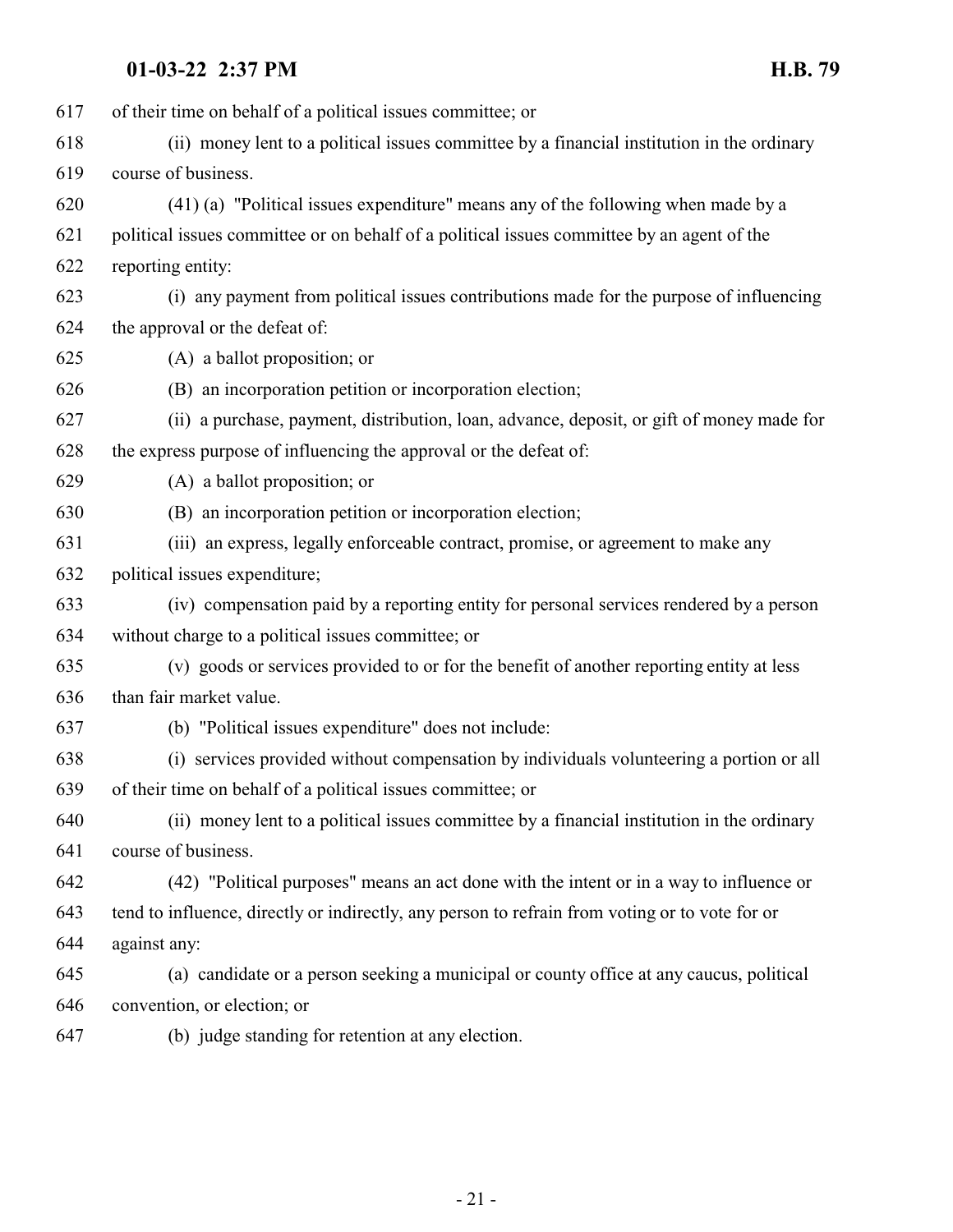(43) (a) "Poll" means the survey of a person regarding the person's opinion or knowledge of an individual who has filed a declaration of candidacy for public office, or of a 650 ballot proposition that has legally qualified for placement on the ballot,  $[\text{which}]$  that is conducted in person or by telephone, facsimile, Internet, postal mail, or email. (b) "Poll" does not include: (i) a ballot; or (ii) an interview of a focus group that is conducted, in person, by one individual, if: (A) the focus group consists of more than three, and less than thirteen, individuals; and (B) all individuals in the focus group are present during the interview. (44) "Primary election" means any regular primary election held under the election laws. (45) "Publicly identified class of individuals" means a group of 50 or more individuals sharing a common occupation, interest, or association that contribute to a political action committee or political issues committee and whose names can be obtained by contacting the political action committee or political issues committee upon whose financial statement the individuals are listed. (46) "Public office" means the office of governor, lieutenant governor, state auditor, state treasurer, attorney general, [state school board member,] state senator, state representative, speaker of the House of Representatives, president of the Senate, and the leader, whip, and assistant whip of any party caucus in either house of the Legislature. (47) (a) "Public service assistance" means the following when given or provided to an officeholder to defray the costs of functioning in a public office or aid the officeholder to communicate with the officeholder's constituents: (i) a gift, subscription, donation, unpaid or partially unpaid loan, advance, or deposit of money or anything of value to an officeholder; or (ii) goods or services provided at less than fair market value to or for the benefit of the officeholder. (b) "Public service assistance" does not include: (i) anything provided by the state; (ii) services provided without compensation by individuals volunteering a portion or all of their time on behalf of an officeholder;

- 22 -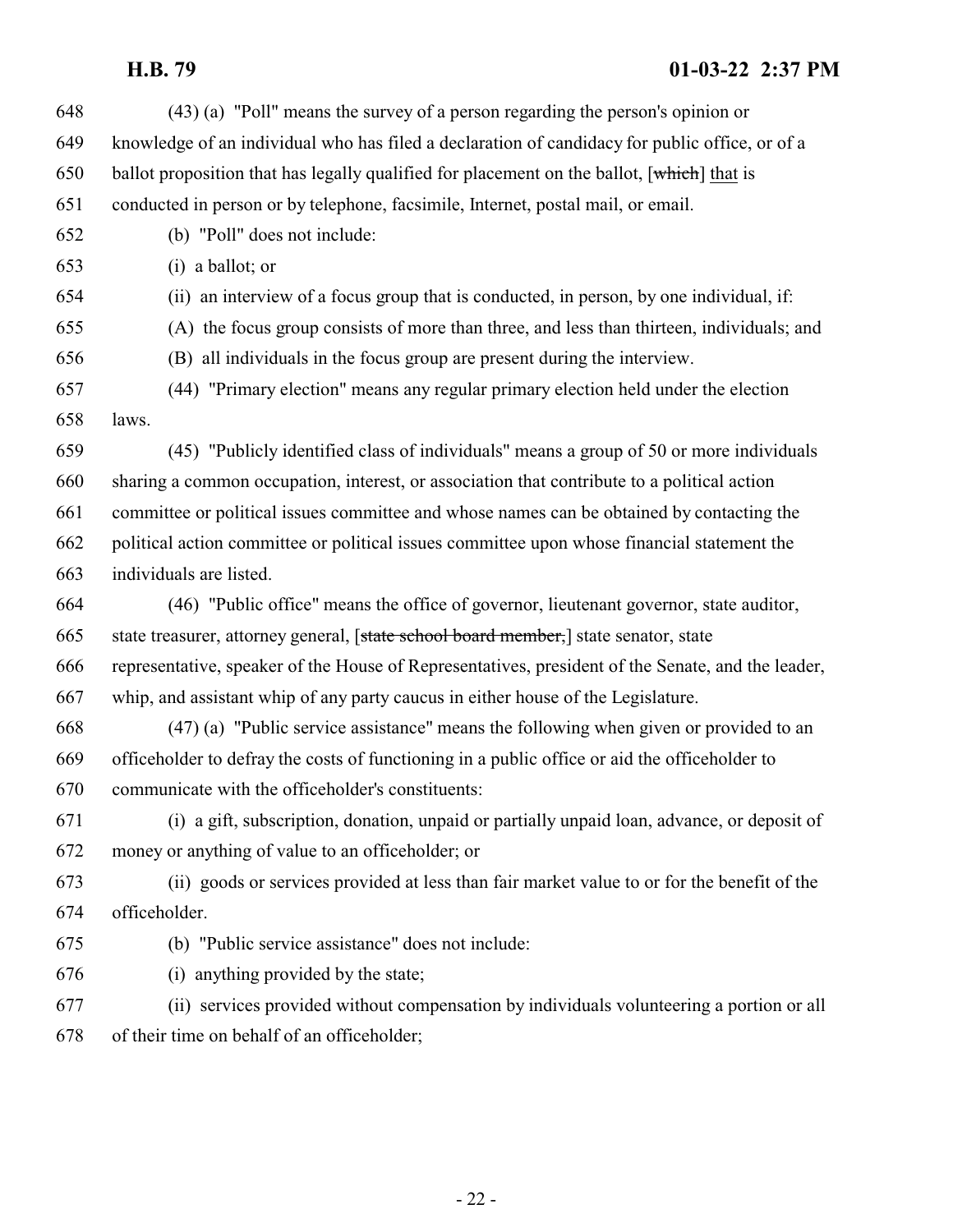| 679 | (iii) money lent to an officeholder by a financial institution in the ordinary course of          |
|-----|---------------------------------------------------------------------------------------------------|
| 680 | business;                                                                                         |
| 681 | (iv) news coverage or any publication by the news media; or                                       |
| 682 | (v) any article, story, or other coverage as part of any regular publication of any               |
| 683 | organization unless substantially all the publication is devoted to information about the         |
| 684 | officeholder.                                                                                     |
| 685 | (48) "Receipts" means contributions and public service assistance.                                |
| 686 | (49) "Registered lobbyist" means a person licensed under Title 36, Chapter 11,                    |
| 687 | Lobbyist Disclosure and Regulation Act.                                                           |
| 688 | (50) "Registered political action committee" means any political action committee that            |
| 689 | is required by this chapter to file a statement of organization with the Office of the Lieutenant |
| 690 | Governor.                                                                                         |
| 691 | (51) "Registered political issues committee" means any political issues committee that            |
| 692 | is required by this chapter to file a statement of organization with the Office of the Lieutenant |
| 693 | Governor.                                                                                         |
| 694 | (52) "Registered political party" means an organization of voters that:                           |
| 695 | (a) participated in the last regular general election and polled a total vote equal to $2\%$      |
| 696 | or more of the total votes cast for all candidates for the United States House of Representatives |
| 697 | for any of its candidates for any office; or                                                      |
| 698 | (b) has complied with the petition and organizing procedures of Chapter 8, Political              |
| 699 | Party Formation and Procedures.                                                                   |
| 700 | $(53)$ (a) "Remuneration" means a payment:                                                        |
| 701 | (i) made to a legislator for the period the Legislature is in session; and                        |
| 702 | (ii) that is approximately equivalent to an amount a legislator would have earned                 |
| 703 | during the period the Legislature is in session in the legislator's ordinary course of business.  |
| 704 | (b) "Remuneration" does not mean anything of economic value given to a legislator by:             |
| 705 | (i) the legislator's primary employer in the ordinary course of business; or                      |
| 706 | (ii) a person or entity in the ordinary course of business:                                       |
| 707 | (A) because of the legislator's ownership interest in the entity; or                              |
| 708 | (B) for services rendered by the legislator on behalf of the person or entity.                    |
| 709 | (54) "Reporting entity" means a candidate, a candidate's personal campaign committee,             |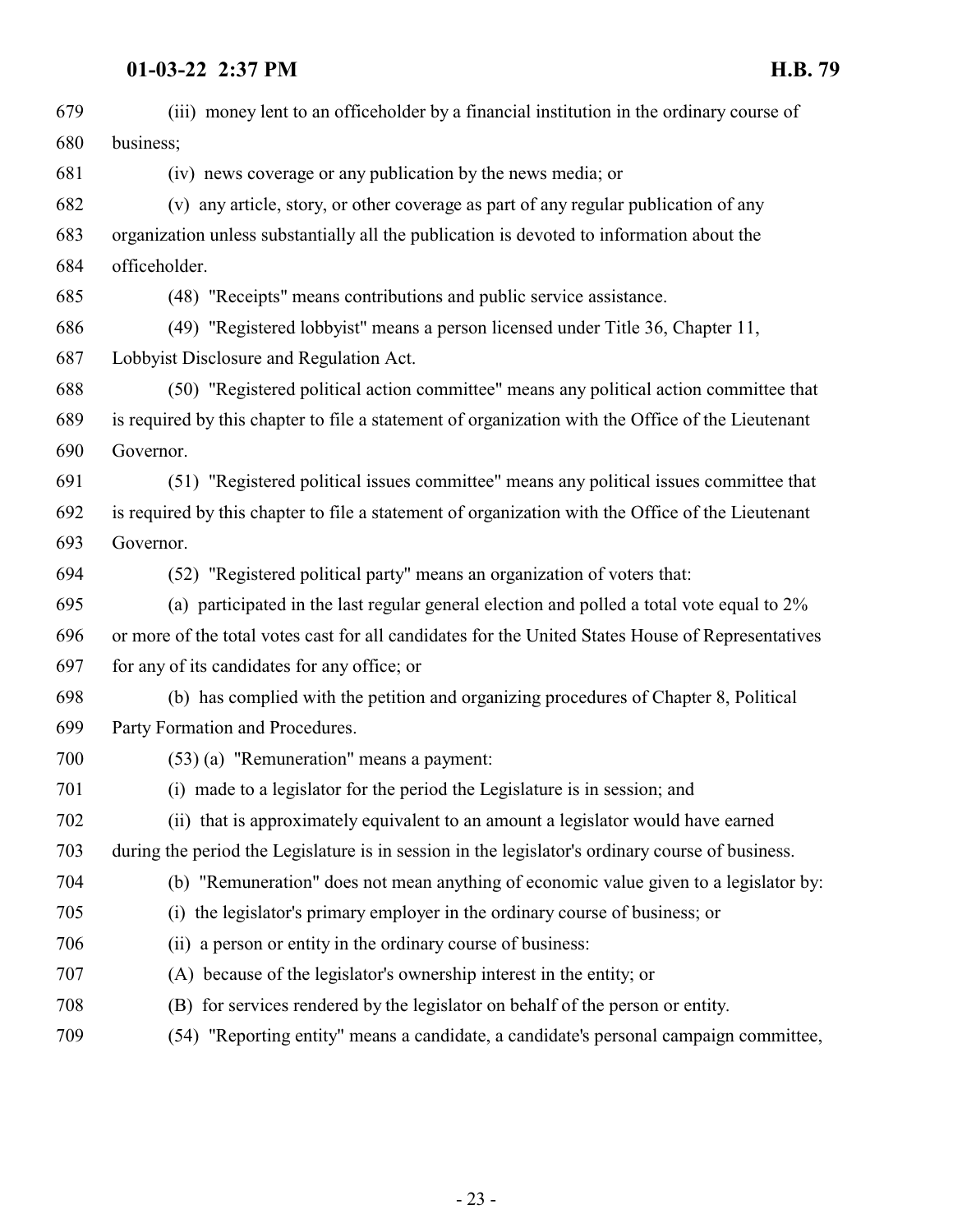a judge, a judge's personal campaign committee, an officeholder, a party committee, a political action committee, a political issues committee, a corporation, or a labor organization, as defined in Section [20A-11-1501](http://le.utah.gov/UtahCode/SectionLookup.jsp?section=20a-11-1501&session=2022GS).

- 713 [(55) "School board office" means the office of state school board.]
- 714  $[(56)] (55) (a)$  "Source" means the person or entity that is the legal owner of the tangible or intangible asset that comprises the contribution.
- (b) "Source" means, for political action committees and corporations, the political action committee and the corporation as entities, not the contributors to the political action committee or the owners or shareholders of the corporation.
- 719  $[(57)]$  (56) "State office" means the offices of governor, lieutenant governor, attorney general, state auditor, and state treasurer.
- 721  $[(58)] (57)$  "State office candidate" means a person who:
- (a) files a declaration of candidacy for a state office; or
- (b) receives contributions, makes expenditures, or gives consent for any other person to receive contributions or make expenditures to bring about the person's nomination, election, or appointment to a state office.
- 726  $\left[\frac{(-59)}{58}\right]$  (58) "Summary report" means the year end report containing the summary of a reporting entity's contributions and expenditures.
- 728  $[(60)(59)$  "Supervisory board" means the individual or group of individuals that allocate expenditures from a political issues committee.
- <span id="page-23-0"></span>Section 8. Section **20A-11-204** is amended to read:
- **20A-11-204. State office candidate and state officeholder -- Financial reporting requirements -- Interim reports.**
- (1) As used in this section:
- (a) "Campaign account" means a separate campaign account required under Subsection [20A-11-201](http://le.utah.gov/UtahCode/SectionLookup.jsp?section=20a-11-201&session=2022GS)(1)(a) or (c).
- (b) "Received" means:
- (i) for a cash contribution, that the cash is given to a state office candidate or a member of the state office candidate's personal campaign committee;
- (ii) for a contribution that is a negotiable instrument or check, that the negotiable instrument or check is negotiated;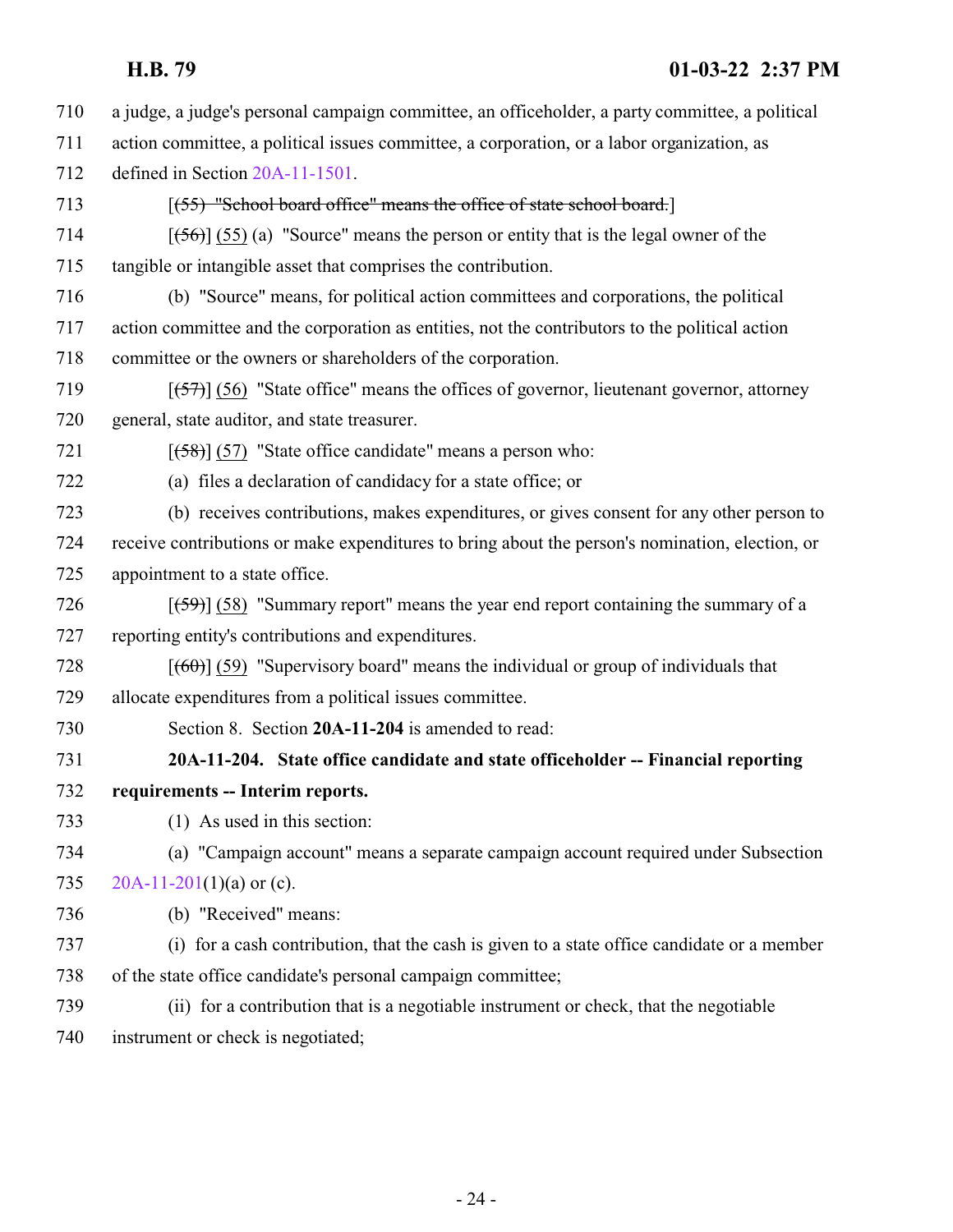| 741 | (iii) for a direct deposit made into a campaign account by a person not associated with          |
|-----|--------------------------------------------------------------------------------------------------|
| 742 | the campaign, the earlier of:                                                                    |
| 743 | (A) the day on which the state office candidate or a member of the state office                  |
| 744 | candidate's personal campaign committee becomes aware of the deposit and the source of the       |
| 745 | deposit;                                                                                         |
| 746 | (B) the day on which the state office candidate or a member of the state office                  |
| 747 | candidate's personal campaign committee receives notice of the deposit and the source of the     |
| 748 | deposit by mail, email, text, or similar means; or                                               |
| 749 | (C) 31 days after the day on which the direct deposit occurs; or                                 |
| 750 | (iv) for any other type of contribution, that any portion of the contribution's benefit          |
| 751 | inures to the state office candidate.                                                            |
| 752 | (2) Except as provided in Subsection (3), each state office candidate shall file an              |
| 753 | interim report at the following times in any year in which the candidate has filed a declaration |
| 754 | of candidacy for a public office:                                                                |
| 755 | (a) (i) seven days before the candidate's political convention; or                               |
| 756 | (ii) for an unaffiliated candidate, the fourth Saturday in March;                                |
| 757 | (b) seven days before the regular primary election date;                                         |
| 758 | (c) September 30; and                                                                            |
| 759 | (d) seven days before the regular general election date.                                         |
| 760 | (3) If a state office candidate is a state office candidate seeking appointment for a            |
| 761 | midterm vacancy, the state office candidate:                                                     |
| 762 | (a) shall file an interim report:                                                                |
| 763 | (i) (A) no later than seven days before the day on which the political party of the party        |
| 764 | for which the state office candidate seeks nomination meets to declare a nominee for the         |
| 765 | governor to appoint in accordance with Section 20A-1-504; and                                    |
| 766 | (B) two days before the day on which the political party of the party for which the state        |
| 767 | office candidate seeks nomination meets to declare a nominee for the governor to appoint in      |
| 768 | accordance with Subsection $[20A-1-504(1)(b)(i)]$ 20A-1-504(1)(b); or                            |
| 769 | (ii) if a state office candidate decides to seek the appointment with less than seven days       |
| 770 | before the party meets, or the political party schedules the meeting to declare a nominee less   |
| 771 | than seven days before the day of the meeting, no later than 5 p.m. on the last day of business  |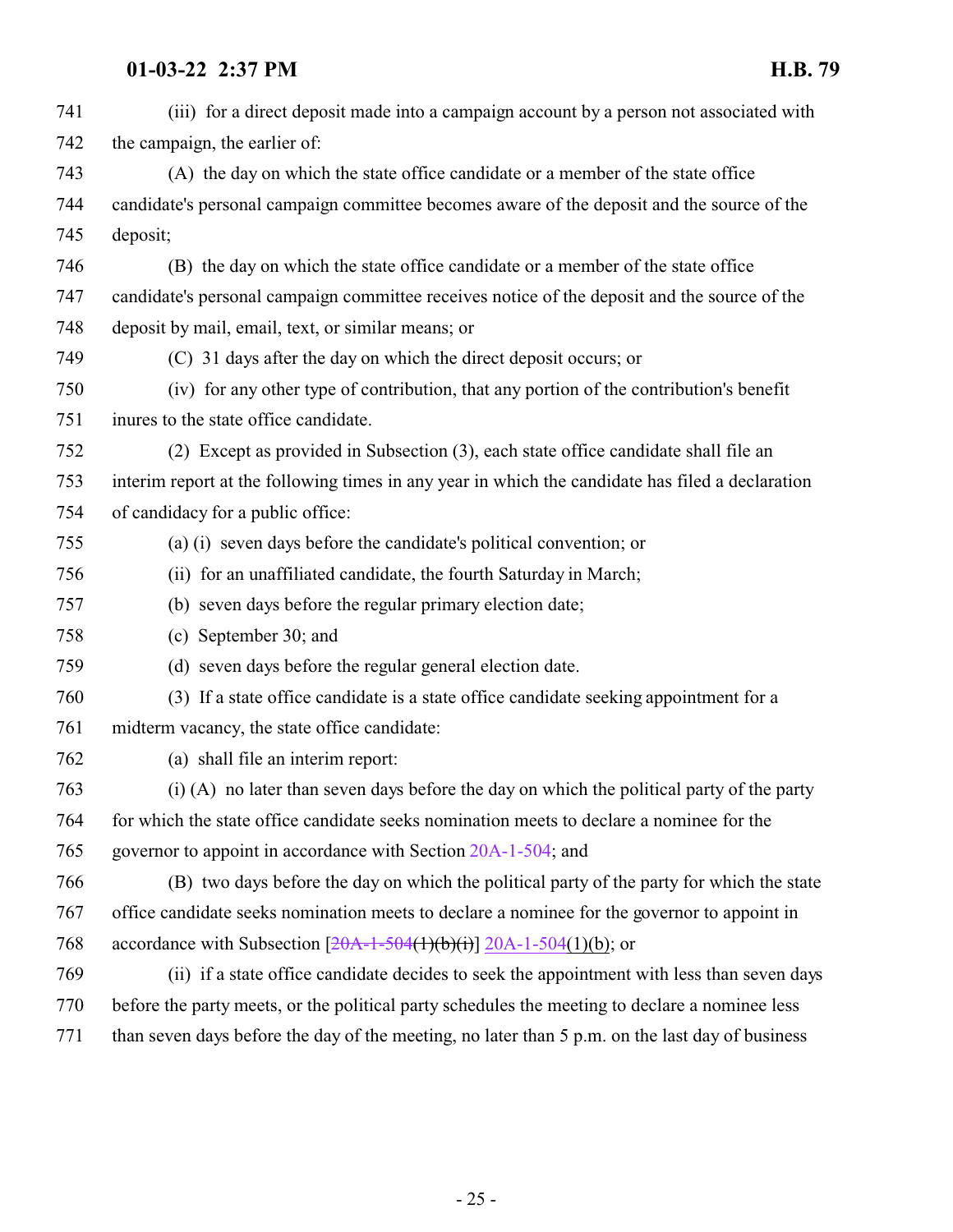| 772 | before the day on which the party meets; and                                                     |
|-----|--------------------------------------------------------------------------------------------------|
| 773 | (b) is not required to file an interim report at the times described in Subsection (1).          |
| 774 | (4) Each interim report shall include the following information:                                 |
| 775 | (a) the net balance of the last summary report, if any;                                          |
| 776 | (b) a single figure equal to the total amount of receipts reported on all prior interim          |
| 777 | reports, if any, during the calendar year in which the interim report is due;                    |
| 778 | (c) a single figure equal to the total amount of expenditures reported on all prior              |
| 779 | interim reports, if any, filed during the calendar year in which the interim report is due;      |
| 780 | (d) a detailed listing of:                                                                       |
| 781 | (i) for a state office candidate, each contribution received since the last summary report       |
| 782 | that has not been reported in detail on a prior interim report; or                               |
| 783 | (ii) for a state officeholder, each contribution and public service assistance received          |
| 784 | since the last summary report that has not been reported in detail on a prior interim report;    |
| 785 | (e) for each nonmonetary contribution:                                                           |
| 786 | (i) the fair market value of the contribution with that information provided by the              |
| 787 | contributor; and                                                                                 |
| 788 | (ii) a specific description of the contribution;                                                 |
| 789 | (f) a detailed listing of each expenditure made since the last summary report that has           |
| 790 | not been reported in detail on a prior interim report;                                           |
| 791 | (g) for each nonmonetary expenditure, the fair market value of the expenditure;                  |
| 792 | (h) a net balance for the year consisting of the net balance from the last summary               |
| 793 | report, if any, plus all receipts since the last summary report minus all expenditures since the |
| 794 | last summary report;                                                                             |
| 795 | (i) a summary page in the form required by the lieutenant governor that identifies:              |
| 796 | (i) beginning balance;                                                                           |
| 797 | (ii) total contributions and public service assistance received during the period since          |
| 798 | the last statement;                                                                              |
| 799 | (iii) total contributions and public service assistance received to date;                        |
| 800 | (iv) total expenditures during the period since the last statement; and                          |
| 801 | (v) total expenditures to date; and                                                              |
| 802 | (j) the name of a political action committee for which the state office candidate or state       |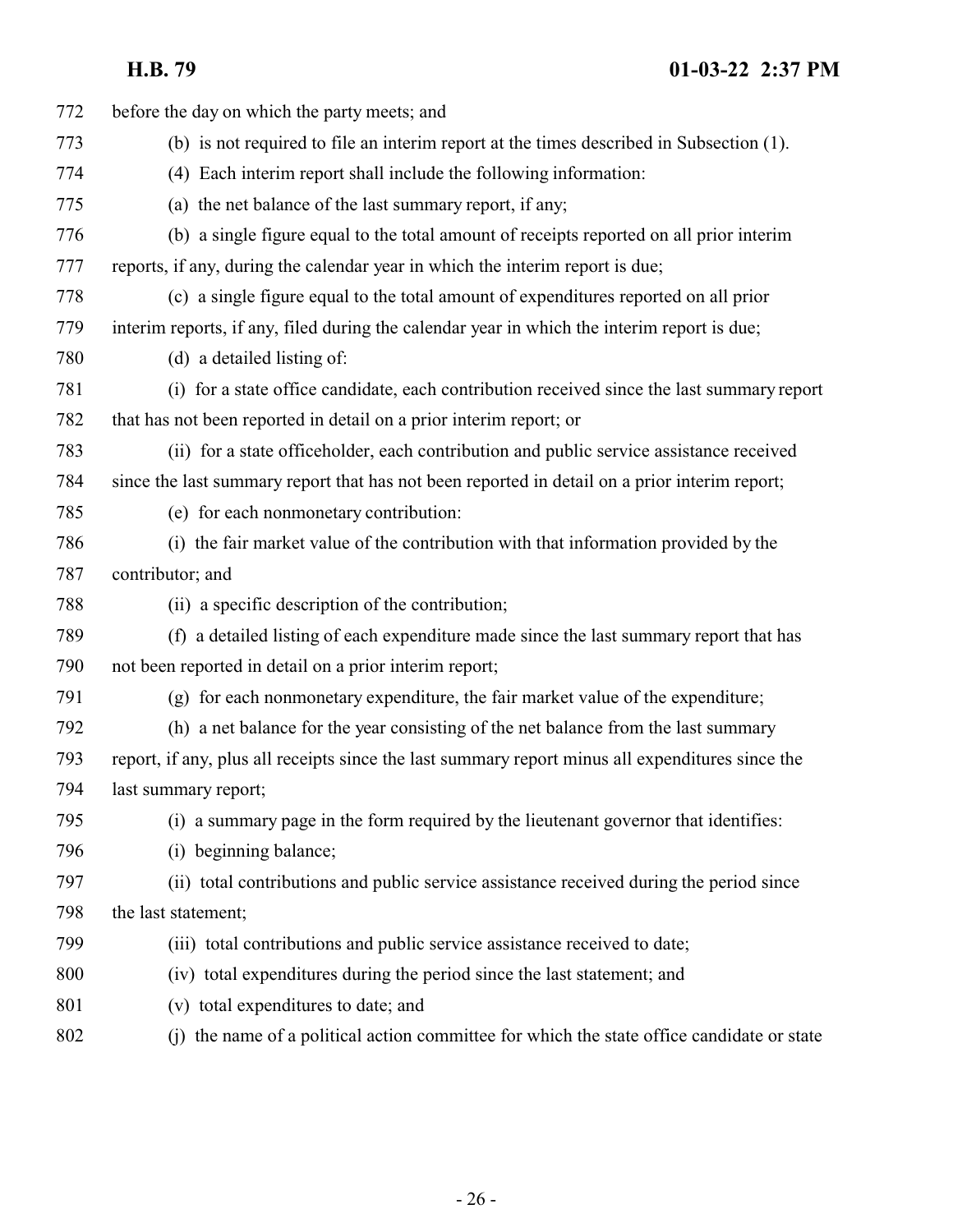<span id="page-26-0"></span>

| 803 | officeholder is designated as an officer who has primary decision-making authority under           |
|-----|----------------------------------------------------------------------------------------------------|
| 804 | Section 20A-11-601.                                                                                |
| 805 | (5) (a) In preparing each interim report, all receipts and expenditures shall be reported          |
| 806 | as of five days before the required filing date of the report.                                     |
| 807 | (b) Any negotiable instrument or check received by a state office candidate or state               |
| 808 | officeholder more than five days before the required filing date of a report required by this      |
| 809 | section shall be included in the interim report.                                                   |
| 810 | Section 9. Section 20A-11-402 is amended to read:                                                  |
| 811 | 20A-11-402. Officeholder financial reporting requirements -- Statement of                          |
| 812 | dissolution.                                                                                       |
| 813 | (1) An officeholder or former officeholder is active and subject to reporting                      |
| 814 | requirements until the officeholder or former officeholder has filed a statement of dissolution    |
| 815 | with the lieutenant governor stating that:                                                         |
| 816 | (a) the officeholder or former officeholder is no longer receiving contributions or                |
| 817 | public service assistance and is no longer making expenditures;                                    |
| 818 | (b) the ending balance on the last summary report filed is zero and the balance in the             |
| 819 | separate bank account required by Section 20A-11-201[;] or 20A-11-301[, or 20A-11-1301] is         |
| 820 | zero; and                                                                                          |
| 821 | (c) a final summary report in the form required by Section $20A-11-401$ showing a zero             |
| 822 | balance is attached to the statement of dissolution.                                               |
| 823 | (2) A statement of dissolution and a final summary report may be filed at any time.                |
| 824 | (3) (a) Each officeholder shall report to the lieutenant governor each contribution or             |
| 825 | public service assistance received by the state officeholder within 31 days after the day on       |
| 826 | which the officeholder receives the contribution or public service assistance.                     |
| 827 | (b) For each contribution or public service assistance that an officeholder fails to report        |
| 828 | within the time period described in Subsection $(3)(a)$ , the lieutenant governor shall impose a   |
| 829 | fine against the officeholder in an amount equal to:                                               |
| 830 | (i) 10% of the amount of the contribution or public service assistance if the                      |
| 831 | officeholder reports the contribution or public service assistance within 60 days after the day on |
| 832 | which the time period described in Subsection $(3)(a)$ ends; or                                    |
| 833 | (ii) 20% of the amount of the contribution or public service assistance if the                     |
|     |                                                                                                    |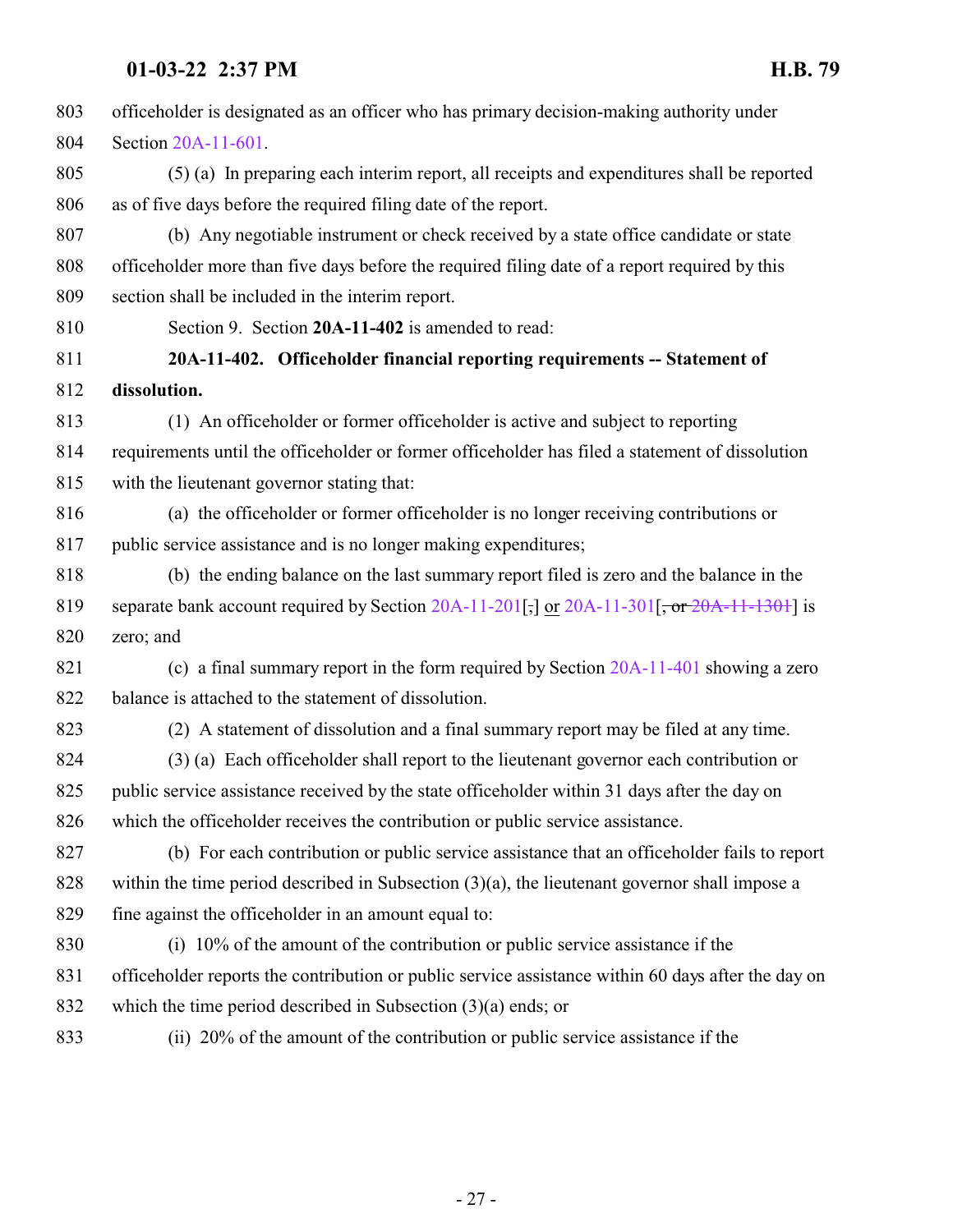<span id="page-27-0"></span>

| 834 | officeholder fails to report the contribution or public service assistance within 60 days after the |
|-----|-----------------------------------------------------------------------------------------------------|
| 835 | day on which the time period described in Subsection $(3)(a)$ ends.                                 |
| 836 | (c) Each officeholder or former officeholder shall continue to file the year-end                    |
| 837 | summary report required by Section 20A-11-401 until the statement of dissolution and final          |
| 838 | summary report required by this section are filed with the lieutenant governor.                     |
| 839 | (4) An officeholder or former officeholder may not use a contribution or public service             |
| 840 | assistance deposited in an account in accordance with this chapter for:                             |
| 841 | (a) a personal use expenditure; or                                                                  |
| 842 | (b) an expenditure prohibited by law.                                                               |
| 843 | $(5)$ (a) Except as provided in Subsection $(5)(b)$ , a former officeholder may not expend          |
| 844 | or transfer the money in a campaign account in a manner that would cause the former                 |
| 845 | officeholder to recognize the money as taxable income under federal tax law.                        |
| 846 | (b) A former officeholder may transfer the money in a campaign account in a manner                  |
| 847 | that would cause the former officeholder to recognize the money as taxable income under             |
| 848 | federal tax law if the transfer is made to a campaign account for federal office.                   |
| 849 | Section 10. Section 20A-11-1202 is amended to read:                                                 |
| 850 | 20A-11-1202. Definitions.                                                                           |
| 851 | As used in this part:                                                                               |
| 852 | (1) "Applicable election officer" means:                                                            |
| 853 | (a) a county clerk, if the email relates only to a local election; or                               |
| 854 | (b) the lieutenant governor, if the email relates to an election other than a local                 |
| 855 | election.                                                                                           |
| 856 | (2) "Ballot proposition" means constitutional amendments, initiatives, referenda,                   |
| 857 | judicial retention questions, opinion questions, bond approvals, or other questions submitted to    |
| 858 | the voters for their approval or rejection.                                                         |
| 859 | (3) "Campaign contribution" means any of the following when done for a political                    |
| 860 | purpose or to advocate for or against a ballot proposition:                                         |
| 861 | (a) a gift, subscription, donation, loan, advance, deposit of money, or anything of value           |
| 862 | given to a filing entity;                                                                           |
| 863 | (b) an express, legally enforceable contract, promise, or agreement to make a gift,                 |
| 864 | subscription, donation, unpaid or partially unpaid loan, advance, deposit of money, or anything     |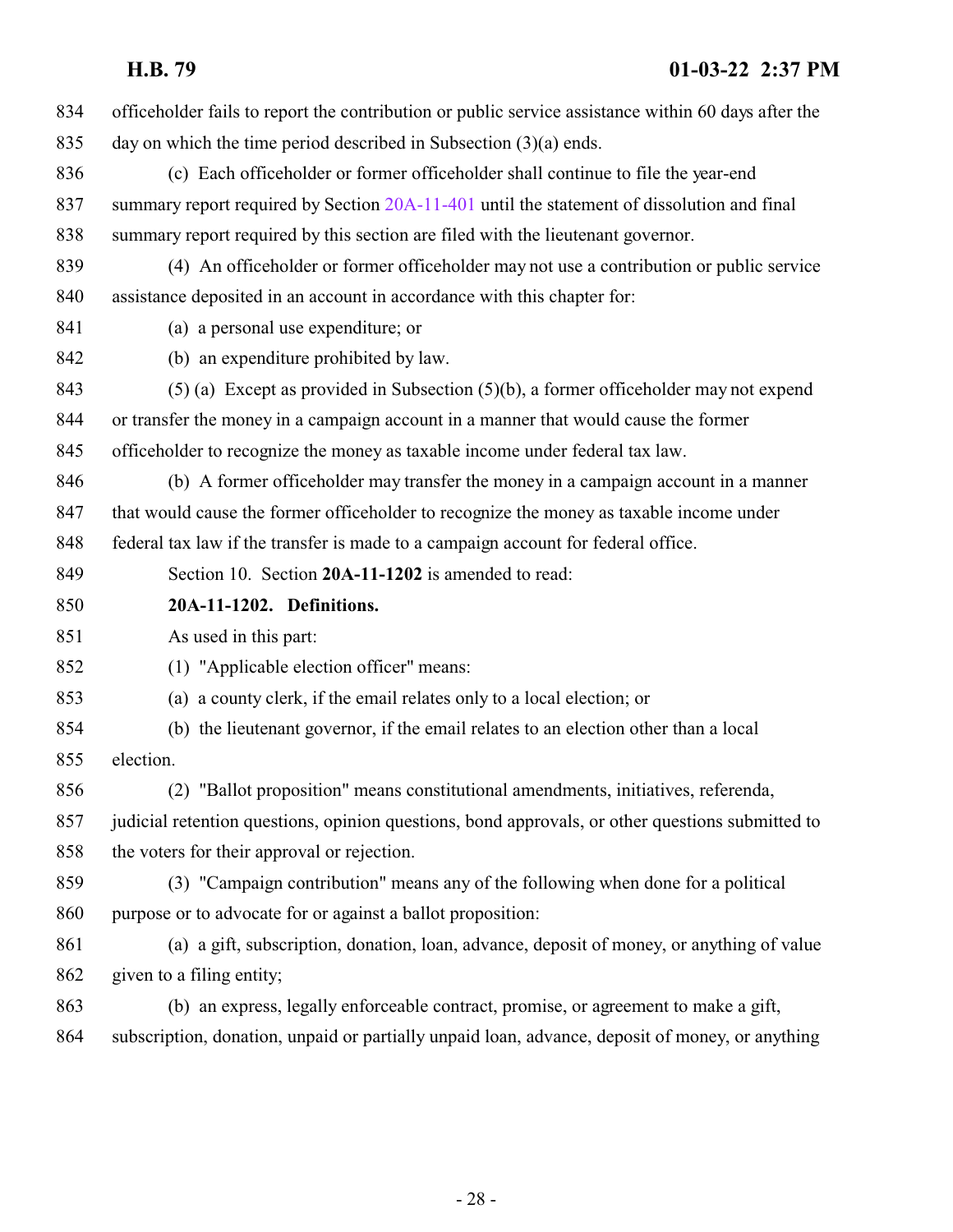| 865 | of value to a filing entity;                                                                     |
|-----|--------------------------------------------------------------------------------------------------|
| 866 | (c) any transfer of funds from another reporting entity to a filing entity;                      |
| 867 | (d) compensation paid by any person or reporting entity other than the filing entity for         |
| 868 | personal services provided without charge to the filing entity;                                  |
| 869 | (e) remuneration from:                                                                           |
| 870 | (i) any organization or the organization's directly affiliated organization that has a           |
| 871 | registered lobbyist; or                                                                          |
| 872 | (ii) any agency or subdivision of the state, including a school district; or                     |
| 873 | (f) an in-kind contribution.                                                                     |
| 874 | (4) (a) "Commercial interlocal cooperation agency" means an interlocal cooperation               |
| 875 | agency that receives its revenues from conduct of its commercial operations.                     |
| 876 | (b) "Commercial interlocal cooperation agency" does not mean an interlocal                       |
| 877 | cooperation agency that receives some or all of its revenues from:                               |
| 878 | (i) government appropriations;                                                                   |
| 879 | $(ii)$ taxes;                                                                                    |
| 880 | (iii) government fees imposed for regulatory or revenue raising purposes; or                     |
| 881 | (iv) interest earned on public funds or other returns on investment of public funds.             |
| 882 | (5) "Expenditure" means:                                                                         |
| 883 | (a) a purchase, payment, donation, distribution, loan, advance, deposit, gift of money,          |
| 884 | or anything of value;                                                                            |
| 885 | (b) an express, legally enforceable contract, promise, or agreement to make any                  |
| 886 | purchase, payment, donation, distribution, loan, advance, deposit, gift of money, or anything of |
| 887 | value;                                                                                           |
| 888 | (c) a transfer of funds between a public entity and a candidate's personal campaign              |
| 889 | committee;                                                                                       |
| 890 | (d) a transfer of funds between a public entity and a political issues committee; or             |
| 891 | (e) goods or services provided to or for the benefit of a candidate, a candidate's               |
| 892 | personal campaign committee, or a political issues committee for political purposes at less than |
| 893 | fair market value.                                                                               |
| 894 | (6) "Filing entity" means the same as that term is defined in Section $20A-11-101$ .             |
| 895 | (7) "Governmental interlocal cooperation agency" means an interlocal cooperation                 |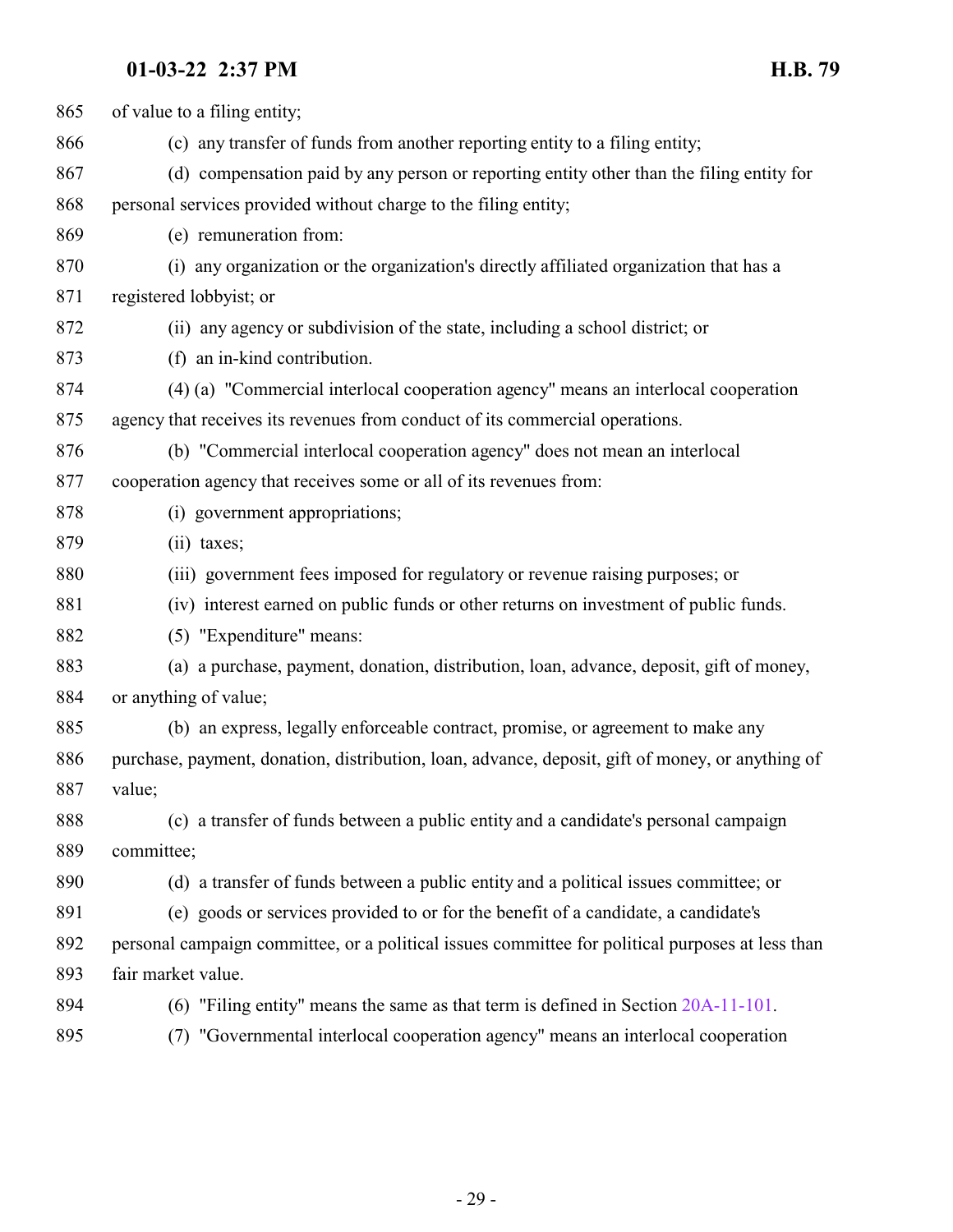| 896 | agency that receives some or all of its revenues from:                                           |
|-----|--------------------------------------------------------------------------------------------------|
| 897 | (a) government appropriations;                                                                   |
| 898 | $(b)$ taxes;                                                                                     |
| 899 | (c) government fees imposed for regulatory or revenue raising purposes; or                       |
| 900 | (d) interest earned on public funds or other returns on investment of public funds.              |
| 901 | (8) "Influence" means to campaign or advocate for or against a ballot proposition.               |
| 902 | (9) "Interlocal cooperation agency" means an entity created by interlocal agreement              |
| 903 | under the authority of Title 11, Chapter 13, Interlocal Cooperation Act.                         |
| 904 | (10) "Local district" means an entity under Title 17B, Limited Purpose Local                     |
| 905 | Government Entities - Local Districts, and includes a special service district under Title 17D,  |
| 906 | Chapter 1, Special Service District Act.                                                         |
| 907 | (11) "Political purposes" means an act done with the intent or in a way to influence or          |
| 908 | intend to influence, directly or indirectly, any person to refrain from voting or to vote for or |
| 909 | against any:                                                                                     |
| 910 | (a) candidate for public office at any caucus, political convention, primary, or election;       |
| 911 | or                                                                                               |
| 912 | (b) judge standing for retention at any election.                                                |
| 913 | (12) "Proposed initiative" means an initiative proposed in an application filed under            |
| 914 | Section 20A-7-202 or 20A-7-502.                                                                  |
| 915 | (13) "Proposed referendum" means a referendum proposed in an application filed                   |
| 916 | under Section 20A-7-302 or 20A-7-602.                                                            |
| 917 | (14) (a) "Public entity" includes the state, each state agency, each county, municipality,       |
| 918 | school district, local district, governmental interlocal cooperation agency, and each            |
| 919 | administrative subunit of each of them.                                                          |
| 920 | (b) "Public entity" does not include a commercial interlocal cooperation agency.                 |
| 921 | (c) "Public entity" includes local health departments created under Title 26, Chapter 1,         |
| 922 | Department of Health Organization.                                                               |
| 923 | (15) (a) "Public funds" means any money received by a public entity from                         |
| 924 | appropriations, taxes, fees, interest, or other returns on investment.                           |
| 925 | (b) "Public funds" does not include money donated to a public entity by a person or              |
| 926 | entity.                                                                                          |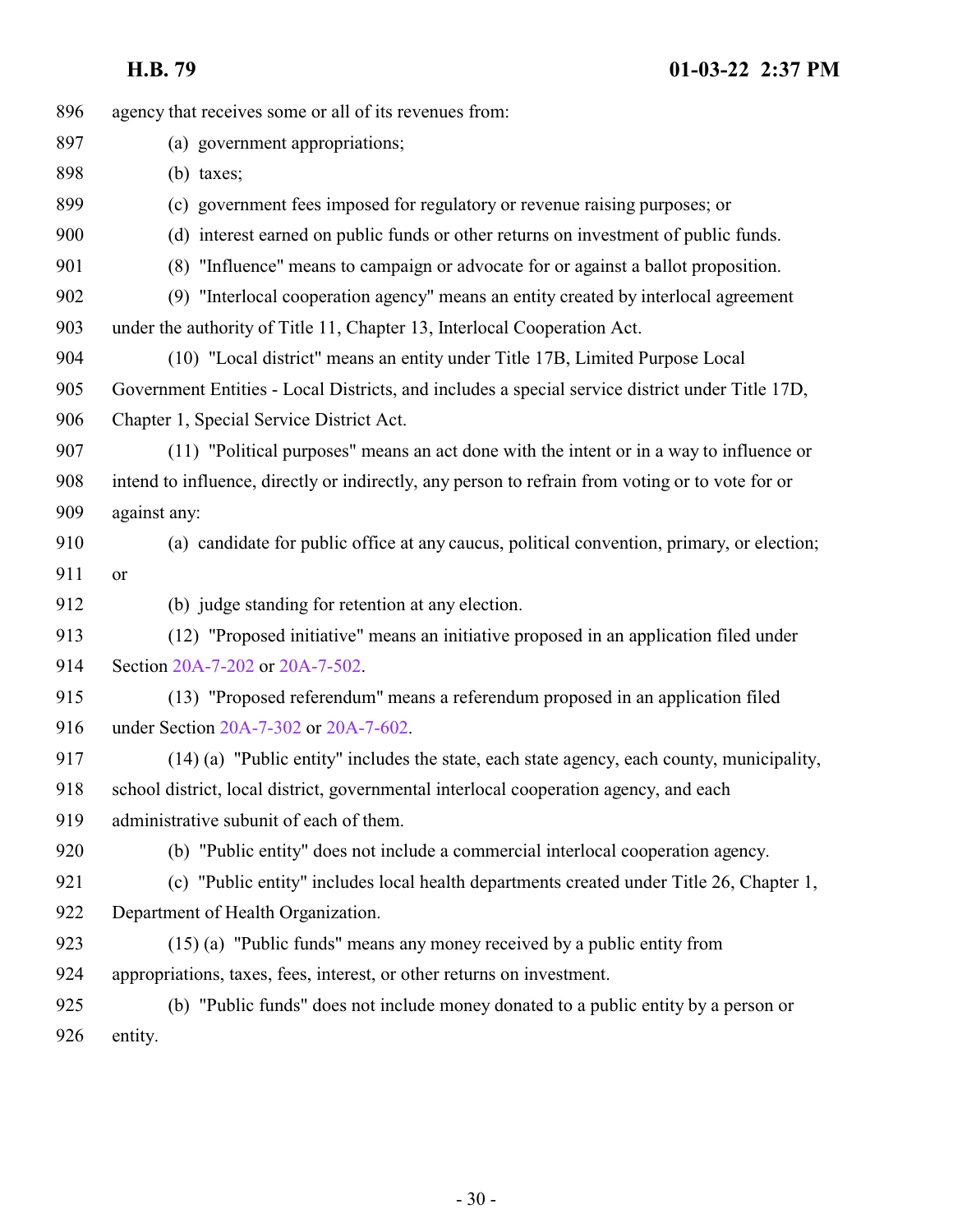<span id="page-30-0"></span>

| 927 | (16) (a) "Public official" means an elected or appointed member of government with                          |
|-----|-------------------------------------------------------------------------------------------------------------|
| 928 | authority to make or determine public policy.                                                               |
| 929 | (b) "Public official" includes the person or group that:                                                    |
| 930 | (i) has supervisory authority over the personnel and affairs of a public entity; and                        |
| 931 | (ii) approves the expenditure of funds for the public entity.                                               |
| 932 | $(17)$ "Reporting entity" means the same as that term is defined in Section $20A-11-101$ .                  |
| 933 | (18) (a) "State agency" means each department, commission, board, council, agency,                          |
| 934 | institution, officer, corporation, fund, division, office, committee, authority, laboratory, library,       |
| 935 | unit, bureau, panel, or other administrative unit of the state.                                             |
| 936 | (b) "State agency" includes the legislative branch, the State Board of Education, the                       |
| 937 | Utah Board of Higher Education, each institution of higher education board of trustees, and                 |
| 938 | each higher education institution.                                                                          |
| 939 | Section 11. Section 53E-3-201 is amended to read:                                                           |
| 940 | 53E-3-201. State board members -- Election and appointment of officers.                                     |
| 941 | (1) Members of the state board [shall be nominated and elected] are appointed as                            |
| 942 | provided in [ <del>Title 20A, Chapter 14, Nomination and Election of State and Local School</del>           |
| 943 | <b>Boards.</b> ] Section 53E-3-205.                                                                         |
| 944 | (2) The state board shall elect from $[\text{its}]$ among the state board's members a chair $[\text{and}]$  |
| 945 | at least one] and a vice chair <del>but no more than three vice chairs,</del> every other year at a meeting |
| 946 | held [any time between November 15 and] no sooner than January 1 and no later than January                  |
| 947 | 15.                                                                                                         |
| 948 | $(3)$ (a) If the election of officers is held subsequent to the election of a new member of                 |
| 949 | the state board, but prior to the time that the new member takes office, the new member shall               |
| 950 | assume the position of the outgoing member for purposes of the election of officers.]                       |
| 951 | $(f(b)$ In all other matters the outgoing member shall retain the full authority of the office              |
| 952 | until replaced as provided by law.]                                                                         |
| 953 | $[(4)$ The duties of these officers shall be determined by the state board.                                 |
| 954 | $[\frac{1}{5}]$ (3) The state board shall appoint a secretary who serves at the pleasure of the state       |
| 955 | board.                                                                                                      |
| 956 | $(6)$ An officer appointed or elected by the state board under this section may be                          |
| 957 | removed from office for cause by a vote of two-thirds of the state board.]                                  |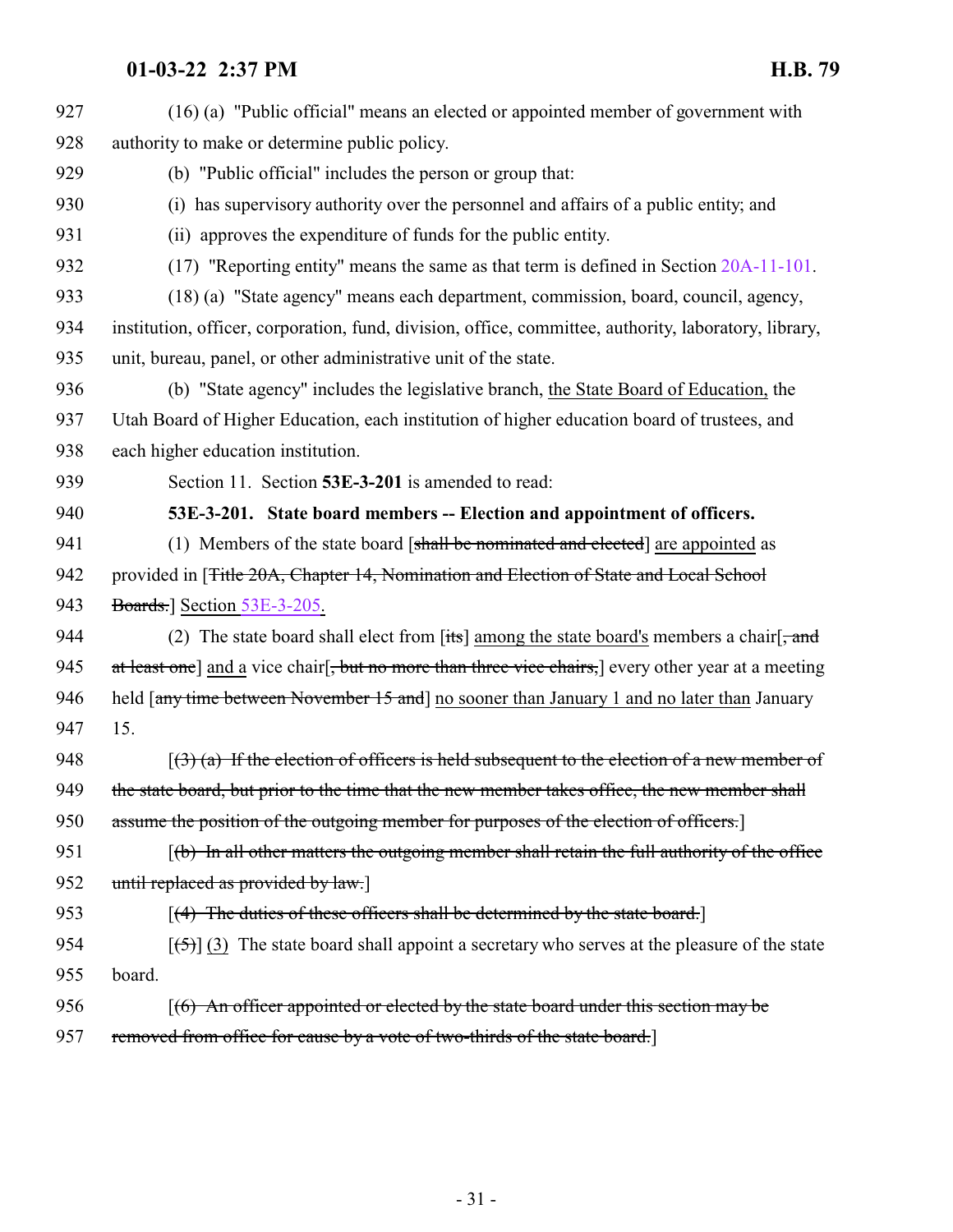<span id="page-31-0"></span>

| 958 | Section 12. Section 53E-3-205 is enacted to read:                                                |
|-----|--------------------------------------------------------------------------------------------------|
| 959 | 53E-3-205. State board -- Transition -- Selection of members -- Terms --                         |
| 960 | <b>Vacancies -- Removal.</b>                                                                     |
| 961 | $(1)$ (a) A member of the state board, as constituted on January 1, 2023, may continue to        |
| 962 | serve on the state board until the member's term ends.                                           |
| 963 | (b) When the number of state board members drops below nine, the governor shall                  |
| 964 | appoint a state board member, with the advice and consent of the Senate, to bring the number     |
| 965 | of state board members to nine.                                                                  |
| 966 | $(2)$ (a) Except as provided in Subsection $(2)(b)$ , the term of a state board member           |
| 967 | appointed by the governor under Subsection $(1)(b)$ is six years.                                |
| 968 | (b) The governor may reduce the initial term of a state board member appointed by the            |
| 969 | governor under Subsection $(1)(b)$ to ensure that the term for three members of the state board  |
| 970 | begins every two years.                                                                          |
| 971 | (c) Except as provided in Subsection $(2)(d)$ , an individual may not serve more than two        |
| 972 | consecutive six-year terms on the state board.                                                   |
| 973 | (d) An individual appointed to serve an initial term of less than six years may serve that       |
| 974 | term consecutively with two, subsequent, six-year terms.                                         |
| 975 | (3) A state board member may not, during the member's term of office, also serve as an           |
| 976 | employee of the state board or as a member of a local school board.                              |
| 977 | (4) If, after the state board consists of nine members appointed by the governor under           |
| 978 | Subsection $(1)(b)$ , a vacancy occurs in the office of state board member before the end of the |
| 979 | member's term, the governor shall, with the consent of the Senate, appoint an individual to fill |
| 980 | the vacancy for the remainder of the term of the individual being replaced.                      |
| 981 | (5) The governor may, with the advice and consent of the Senate, remove a member of              |
| 982 | the state board for cause.                                                                       |
| 983 | Section 13. Repealer.                                                                            |
| 984 | This bill repeals:                                                                               |
| 985 | Section 20A-11-1301, School board office -- Campaign finance requirements --                     |
| 986 | Candidate as a political action committee officer -- No personal use -- Contribution             |
| 987 | reporting deadline -- Report other accounts -- Anonymous contributions.                          |
| 988 | Section 20A-11-1302, School board office candidate -- Financial reporting                        |